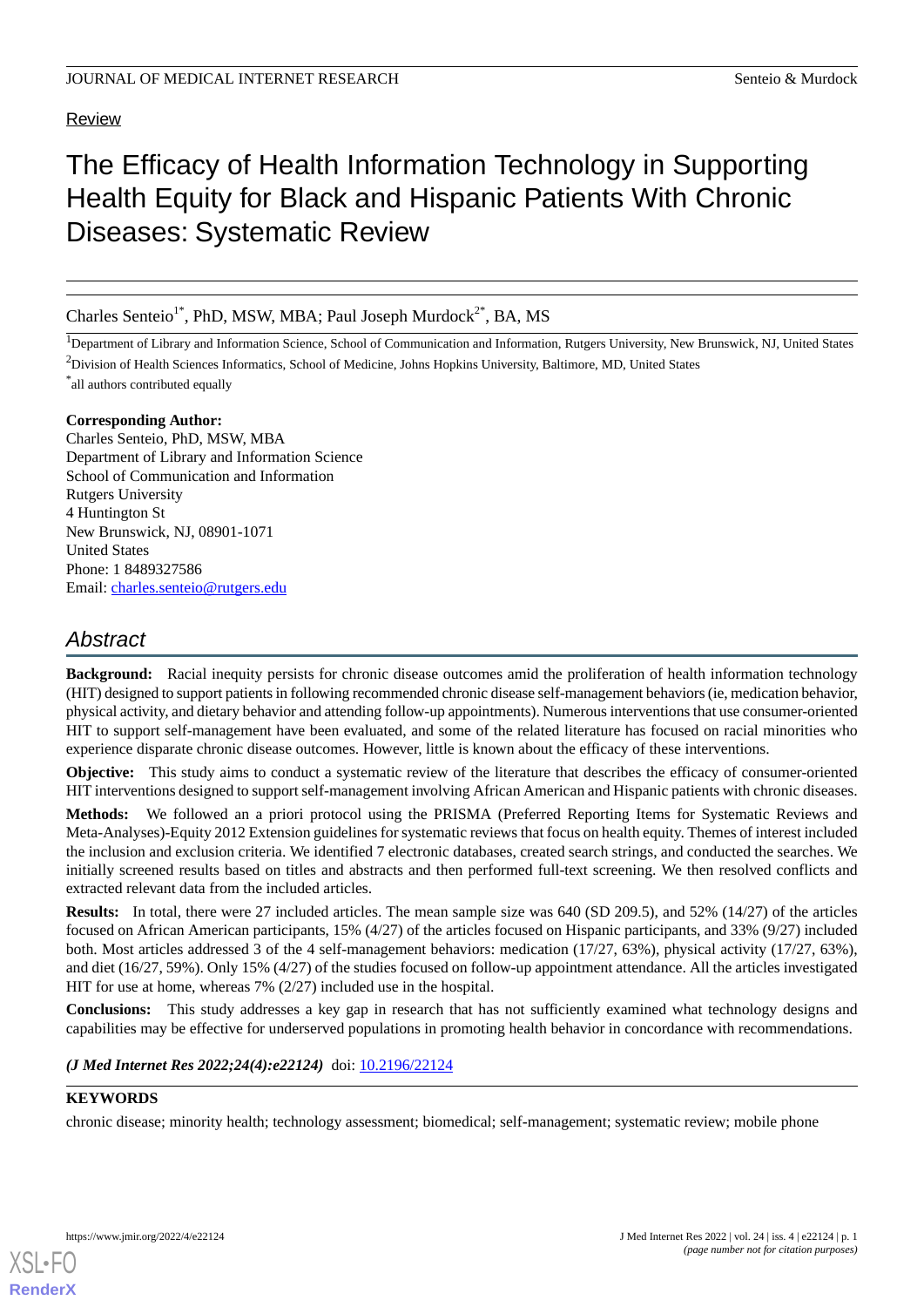### *Introduction*

### **Background**

Nearly half of all adults in the United States are living with 1 or more of the *Big Five* chronic conditions—diabetes mellitus (*diabetes*), cardiovascular disease, chronic respiratory disease, cancer, and stroke [[1\]](#page-10-0). Racial inequity persists for outcomes under these conditions [[2\]](#page-10-1). For example, African American individuals continue to experience greater disease prevalence than non-Hispanic White individuals for hypertension (25%) and diabetes (49%); likewise, Hispanic individuals' diabetes rates are 20% higher than those of White individuals [[3\]](#page-10-2). Furthermore, nearly 5 decades of literature details racial and ethnic inequity in diabetes prevalence and risk factors for diabetes-related complications and following recommended self-management behavior [\[4\]](#page-11-0).

Chronic disease self-management is challenging because the treatment regimens often demand much from the patient and their families; recommended self-management frequently includes regular meal planning, consistent physical activity, monitoring and tracking (eg, fluid intake and blood glucose), and daily medication behavior [\[5](#page-11-1)]. Following the recommended self-management behavior is vital because these behaviors are associated with health outcomes. For example, following the recommended medication behavior, physical activity, dietary behavior, and blood sugar testing are all associated with glycemic control [\[6](#page-11-2)]. Comorbidity can exacerbate the burden associated with following self-management recommendations. For example, a cancer survivor with diabetes who must take medication as part of their cancer treatment (eg, prednisone) may experience difficulty in maintaining the recommended glucose levels, which can in turn impact medication behavior [[7\]](#page-11-3). Chemotherapy can also cause adverse side effects, including pain and cognitive impairment. Both can present barriers to following recommended self-management for years following cancer treatment [\[8](#page-11-4)], and cancer survivors from racial minority groups experience poorer outcomes for other chronic conditions diagnosed after a cancer diagnosis [[9](#page-11-5)].

Patients with chronic diseases may use information technology (eg, mobile apps) as sources of health information to help answer questions regarding symptoms and treatment options [\[10](#page-11-6)-[12\]](#page-11-7). However, racial inequity also characterizes access to information and communication technologies (ICTs). Most White individuals own a laptop or desktop computer (83%), whereas only about two-thirds of African American individuals (66%) reported owning either. There is also racial and ethnic inequity in access to broadband at home, with 78% of the White population reporting access compared with 65% of African American individuals and 58% of Hispanic individuals [\[13](#page-11-8)]. African American individuals and Hispanic individuals own smartphones and tablets at similar rates as White individuals; however, smartphones represent the only web-based access for 12% of the African American population and 22% of the Hispanic population, whereas only 4% of White individuals only access the internet via smartphones [[13\]](#page-11-8). Furthermore, African American individuals experience disruptions in access, as they are twice as likely as White individuals to cancel or suspend

 $XS$ -FO **[RenderX](http://www.renderx.com/)** mobile phone services because of cost [\[13](#page-11-8)]. These interruptions are particularly vital because African American individuals are more likely to use smartphones for web-based access than White individuals [\[14](#page-11-9),[15\]](#page-11-10). To use health information technology (HIT) to help support following the recommended self-management health behavior, individuals must both have access to ICTs and possess the requisite skills to use them  $[16,17]$  $[16,17]$  $[16,17]$  $[16,17]$ . African American individuals experience barriers to HIT use because of inequitable access and disparities in skills required to use technology designed to support chronic disease self-management [[16\]](#page-11-11). Consequently, the extent to which this technology is effective in supporting Hispanic and African American patients for chronic disease self-management is unclear. Understanding efficacy is imperative given persistent disparities in health outcomes and in HIT access and use.

Sociocultural factors also influence individuals from ethnic minority groups'use of consumer-oriented HIT. Trust, perceived credibility, attitudes, and perceptions predict health technology acceptance and use [[17\]](#page-11-12). For example, over a decade of research describes how African American individuals have different attitudes than White individuals regarding technology innovations in health care, and these factors predict HIT acceptance [\[18](#page-11-13)]. Trust is an important consideration in the design of health informatics interventions to promote health and wellness [\[19](#page-11-14)]. Sociocultural barriers (eg, unwanted attention) are among the barriers Hispanic populations report for consumer-oriented HIT [[20\]](#page-11-15).

Sociocultural factors present barriers that contribute to intervention-generated inequality [\[21,](#page-11-16)[22\]](#page-11-17). Intervention-generated inequality occurs when technology-enabled health informatics approaches disproportionally benefit most populations [[17\]](#page-11-12). Therefore, these interventions are less effective for minority populations and can essentially exacerbate population disparities that contribute to health inequity [\[23](#page-11-18)]. HIT-enabled health promotion can be enhanced by developing HIT that considers sociocultural factors that influence use (eg, levels of health literacy and digital literacy, lack of access to, or knowledge of digital tools) [\[24](#page-11-19)]. Systematic reviews of consumer-oriented HIT to support health and wellness find that articles do not adequately consider sociotechnical factors [\[25](#page-11-20)].

#### **Objectives**

HIT research describes the potential benefit from the use of technologies designed to track and report health behaviors, along with the acknowledgment of sparse insights to guide researchers concerning specific barriers to use for ethnically diverse populations [\[20](#page-11-15)]. However, no systematic review has been published describing the efficacy of consumer-oriented HIT designed to support following recommended self-management behavior for African American or Hispanic patients with chronic diseases. Therefore, we conducted this study of efficacy of consumer-oriented HIT in these patients. For this study, we classify *consumer-oriented HIT* as a technology designed to support recommended chronic disease self-management. It includes a myriad of mobile, tablet, and computer apps designed to support following recommended chronic disease self-management behaviors, such as electronic journals to track physical activity and prompts and reminders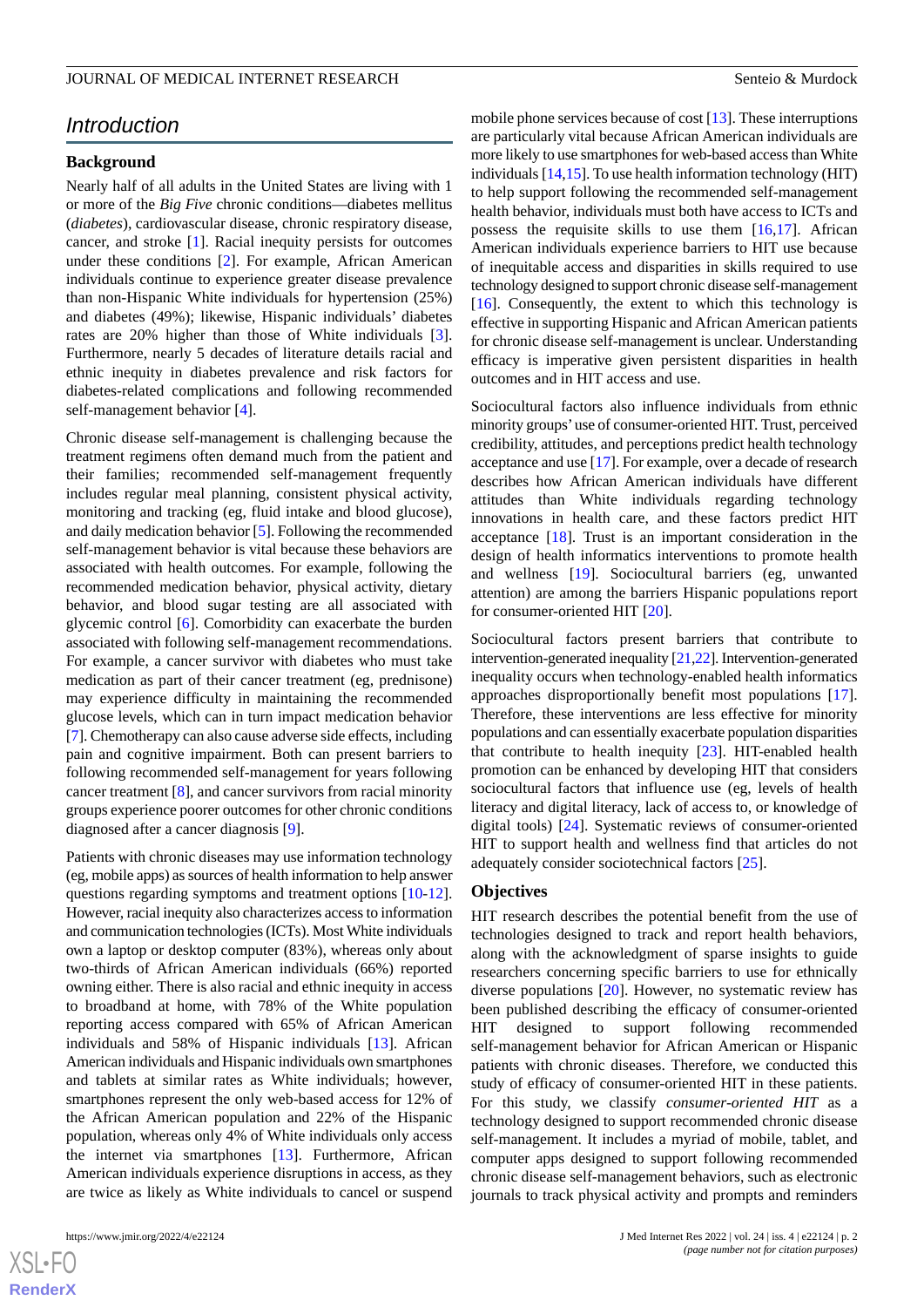to support medication behavior. HIT also includes technology that enables access to health information, such as podcasts and disease-specific discussion boards. Given that ethnic minority populations experience both persistent inequity in chronic disease outcomes and barriers to access of consumer-oriented HIT designed to support following recommended self-management behavior, this study was guided by the following research question: what is the impact on clinical outcomes of consumer-oriented HIT interventions on self-management behavior or health outcomes for Black or Hispanic patients with chronic diseases?

## *Methods*

### **Overview**

After confirming health equity as the focus of this study, we followed an a priori protocol with equity as the focus, the PRISMA (Preferred Reporting Items for Systematic Reviews and Meta-Analyses)-Equity 2012 Extension was selected as a guideline for conducting systematic reviews that focus on health equity [\[26](#page-12-0),[27\]](#page-12-1).

### **Inclusion Criteria**

We developed a rationale for eligible study designs and inclusion of outcomes, per the PRISMA-Equity 2012 Extension for systematic reviews [[27](#page-12-1)]. First, we identified foundational articles based on the refined research question [[28-](#page-12-2)[31](#page-12-3)]. We then reviewed papers from several journals that published the foundational articles and published the foundational articles and journals that published papers that the foundational articles cited. Given the interdisciplinary nature of health equity research, we selected established journals, with an emphasis on health equity (eg, *Social Science & Medicine*, the *Journal of Racial and Ethnic Health Disparities*, and the *Journal of Health Care for the Poor and Underserved*) and from medical informatics (eg, the *Journal of American Medical Informatics Association* and the *Journal of Medical Internet Research*). We chose a systematic review based on the types of articles appearing in these journals. Given that outcomes are germane for describing inequity, we selected journals that reported outcomes.

### **Information Sources**

Next, we crafted themes of interest, again per the PRISMA-Equity 2012 Extension for systematic reviews [[26\]](#page-12-0), which formed the foundation of our inclusion and exclusion criteria: health technology designed for patients, Unified Theory of Acceptance and Use of Technology, theme (eg, acceptance, usability, readiness, satisfaction, and preference), self-management (eg, self-management behavior, health behavior, adherence, and compliance), health conditions (eg, chronic disease and physical health), and demographics.

To evaluate and select databases, we again reviewed the 4 foundational articles. We also consulted with a health sciences librarian to evaluate and finalize the databases. We selected seven electronic databases: PubMed, Cumulative Index of Nursing and Allied Health Literature, Web of Science, Cochrane, Compendex, Institute of Electrical and Electronics Engineers, and Computers and Applied Sciences Complete.

### **Search Strategy**

We created search strings based on our themes of interest (eg, acceptance, usability, readiness, satisfaction, and preference), according to the specific database format, to locate articles that met our inclusion criteria. We consulted with health science librarians to ensure adherence to the database string format. Information regarding the search strategy (eg, search strings) is given in [Multimedia Appendix 1](#page-10-3) [[30](#page-12-4)[,32](#page-12-5)-[57\]](#page-13-0). When the database permitted, all results were limited to peer-reviewed journal articles published after 1990 as the World Wide Web was introduced during this period. All database searches were conducted on November 26, 2018. In addition, PJM hand-searched references of the included articles to ensure all pertinent articles were included.

### **Study Selection**

Articles were included if they met specific inclusion criteria and excluded if they fulfilled the exclusion criteria [\(Textbox](#page-3-0) [1\)](#page-3-0).

Rayyan (Rayyan Inc), an internet-based software package, was used to facilitate article screening [[58\]](#page-13-1). CRS and PJM blindly completed the title and abstract and full-text screening. They resolved conflicts together after the blind screening feature in Rayyan was turned off.

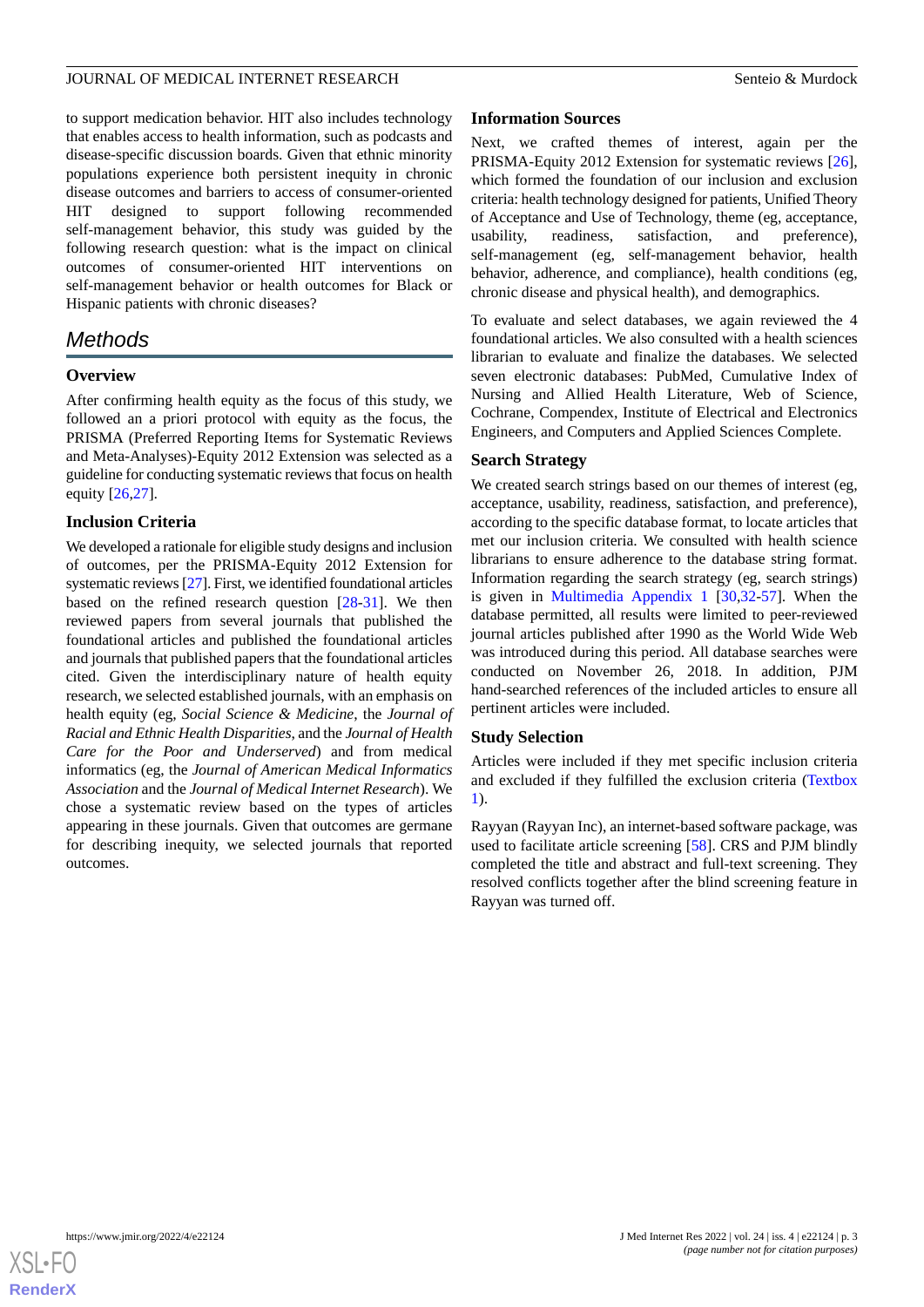<span id="page-3-0"></span>**Textbox 1.** Article inclusion and exclusion criteria.

#### **Inclusion criteria**

- Articles included patients with chronic diseases or caregivers who specified they were of Black or African American, or Hispanic origin.
- The patient or caregiver must be the end user or direct benefactor of technology.
- Technology gives personalized information to patients and or caregivers.
- Technology was designed to support self-management recommended for chronic conditions (ie, medication behavior, physical activity, dietary behavior, and attending follow-up appointments).
- The article is in English in a peer-reviewed journal.
- The article has been published since 1990.

#### **Exclusion criteria**

- Intervention targets providers.
- No electronic technologies (ie, technology using electricity) examined in the article.
- Technology is not designed to support self-management recommended for chronic conditions (ie, medication behavior, physical activity, dietary behavior, and attending follow-up appointments). Technology designed to prevent falls was not included.
- A systematic review of technology.

### **Data Collection Process and Data Items**

Once conflicts were resolved, we analyzed the included articles and extracted relevant information [\(Table 1](#page-4-0)). Given the focus of our review is technology designed for chronic disease self-management for African American and Hispanic patients, we detailed information concerning race or ethnicity and cultural tailoring, type of technology used, behavior targeted, and specific chronic disease and clinical outcomes measured. We used content analysis to classify themes and totaled the frequency of self-management activities reported.

We analyzed the risk of bias in each included article using the Cochrane Collaboration Risk of Bias Tool [\[59](#page-13-2)]. The tool was developed in 2005 based on the following seven principles for assessing risk of bias in randomized trials: (1) avoiding use of quality scales (eg, because scales, and resulting scores, are inappropriate appraisals of clinical trials, their use increases risk of bias), (2) focusing on internal validity (eg, a small trial with high internal validity may have high risk of bias, whereas a large trial, while having high precision may have high risk of bias if internal validity is low), (3) assessing the risk of bias in trial results (eg, the quality of the reporting—which may be assessed by evaluating level of detail—helps determine the risk of bias; methodology used in conducting the trial—such as not calculating the sample size with power analysis, not including ethical review board approval, or limiting participants'

knowledge of intervention received can all increase the risk of bias), (4) using judgment when assessing risk of bias (eg, omitting bias assessments from aspects of the trail methodology or interpretation of results may increase risk of bias), (5) choosing domains to be assessed (eg, if detail is not described for how incomplete data were accounted for, or aspects of blinding for participants and practitioners, can increase the risk of bias), (6) focusing on the risk of bias in the data as represented in the article (eg, the exclusion of certain participants in trial results who are then reinstated for other results increases the risk of bias), and (7) reporting outcome-specific evaluations of the risk of bias (eg, describing randomized allocation to control or experimental group during participation may influence the risk of bias in other aspects of the trial, such as physicians' knowledge of the specific intervention and its usual effects). The tool contains six domains for assessing potential bias, with sources of bias in each domain: (1) selection bias (inadequate generation of a randomized sequence and inadequate concealment of allocations before an assignment increase the risk of bias), (2) performance bias (inadequate blinding of participants and study personnel increases the risk of bias), (3) detection bias (inadequate blinding of outcome assessment increases the risk of bias), (4) attrition bias (incomplete outcome data for outcomes reported increases the risk of bias), (5) reporting bias (selective reporting increases the risk of bias), and (6) other bias (ie, any bias not included in the other 5 named domains).

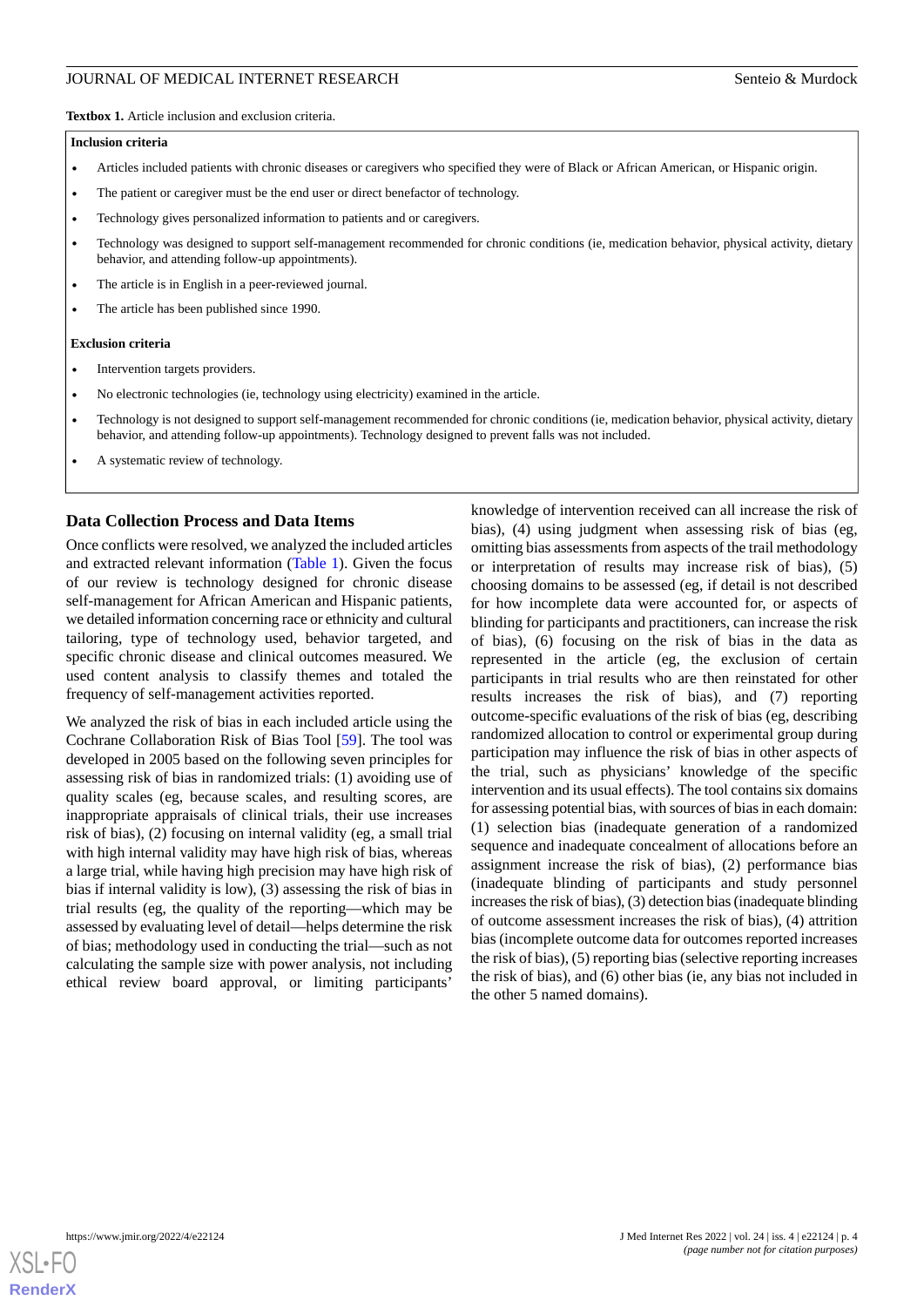<span id="page-4-0"></span>Table 1. General characteristics (N=27).

| Characteristics <sup>a</sup>                 | Values, n (%) |
|----------------------------------------------|---------------|
| Self-management area                         |               |
| Medication behavior                          | 17(62)        |
| Follow-up appointment attendance             | 4(14)         |
| Physical activity                            | 17(62)        |
| Dietary behavior                             | 16(59)        |
| <b>Care setting</b>                          |               |
| Home (capability to access or use from home) | 27 (100)      |
| Hospital <sup>b</sup>                        | 2(7)          |
| <b>Technology</b>                            |               |
| Computer, laptop, or tablet <sup>c</sup>     | 3(11)         |
| Telephone (landline)                         | 0(0)          |
| Mobile phone                                 | 17(62)        |
| Mobile app                                   | 1(3)          |
| Text                                         | 15(55)        |
| Web-based                                    | 8(29)         |
| <b>Bluetooth</b> device                      | 2(7)          |
| Specialized telemedicine device              | 2(7)          |
| Nintendo Wii                                 | 1(3)          |
| Voice-enabled device                         | 1(3)          |
| Social media                                 | 1(3)          |
| <b>Function</b>                              |               |
| Collecting personal health data <sup>d</sup> | 13(48)        |
| Goal setting and tracking                    | 17(62)        |
| Integrated survey and assessment             | 19 (70)       |

<sup>a</sup>Articles may be included within multiple categories.

<sup>b</sup>We did not include articles in which users could use videos to chat or communicate with providers.

<sup>c</sup>Telemedicine units or devices were included.

<sup>d</sup>Tracking of patient's personal health data (data logs) and tracking of patient data by providers were included.

## *Results*

### **Study Characteristics**

A total of 25 eligible articles involving African American participants and 13 articles with Hispanic participants were identified. Of these, only 27 met our final criteria, as not all articles discussed technology use and design for patients (see

PRISMA flowchart in [Figure 1](#page-5-0)). All 27 articles were published between 1996 and 2018. The mean participant sample size was 640 (SD 209.5; 26/27, 96% of articles). Of the 27 included articles, 14 (52%) focused exclusively on African American patients, 4 (15%) focused on Hispanic patients, and 9 (33%) focused on both African American and Hispanic patients.

Each of the 27 included articles was examined for the risk of potential bias according to each of the 6 domains ([Table 2](#page-6-0)).

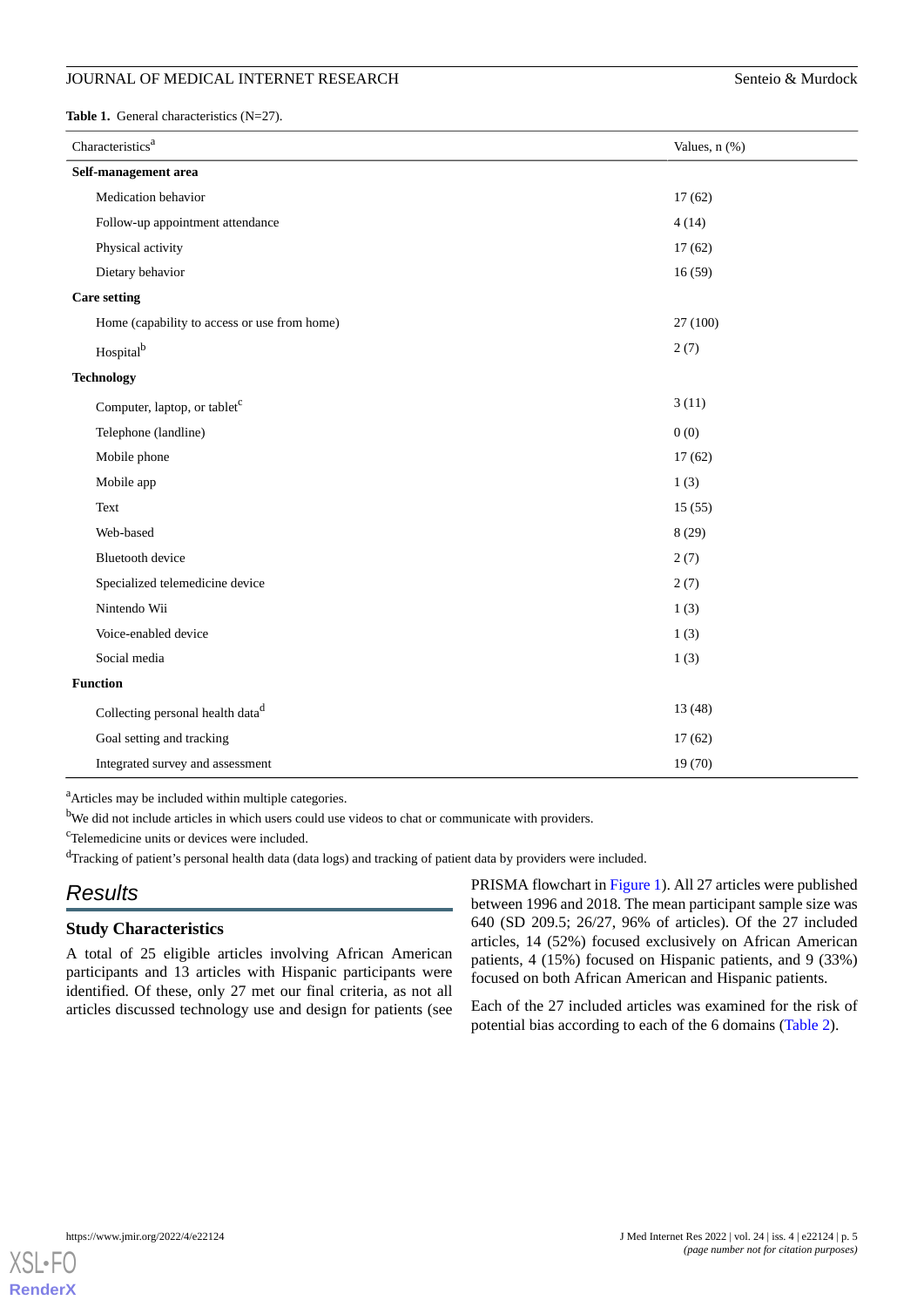<span id="page-5-0"></span>



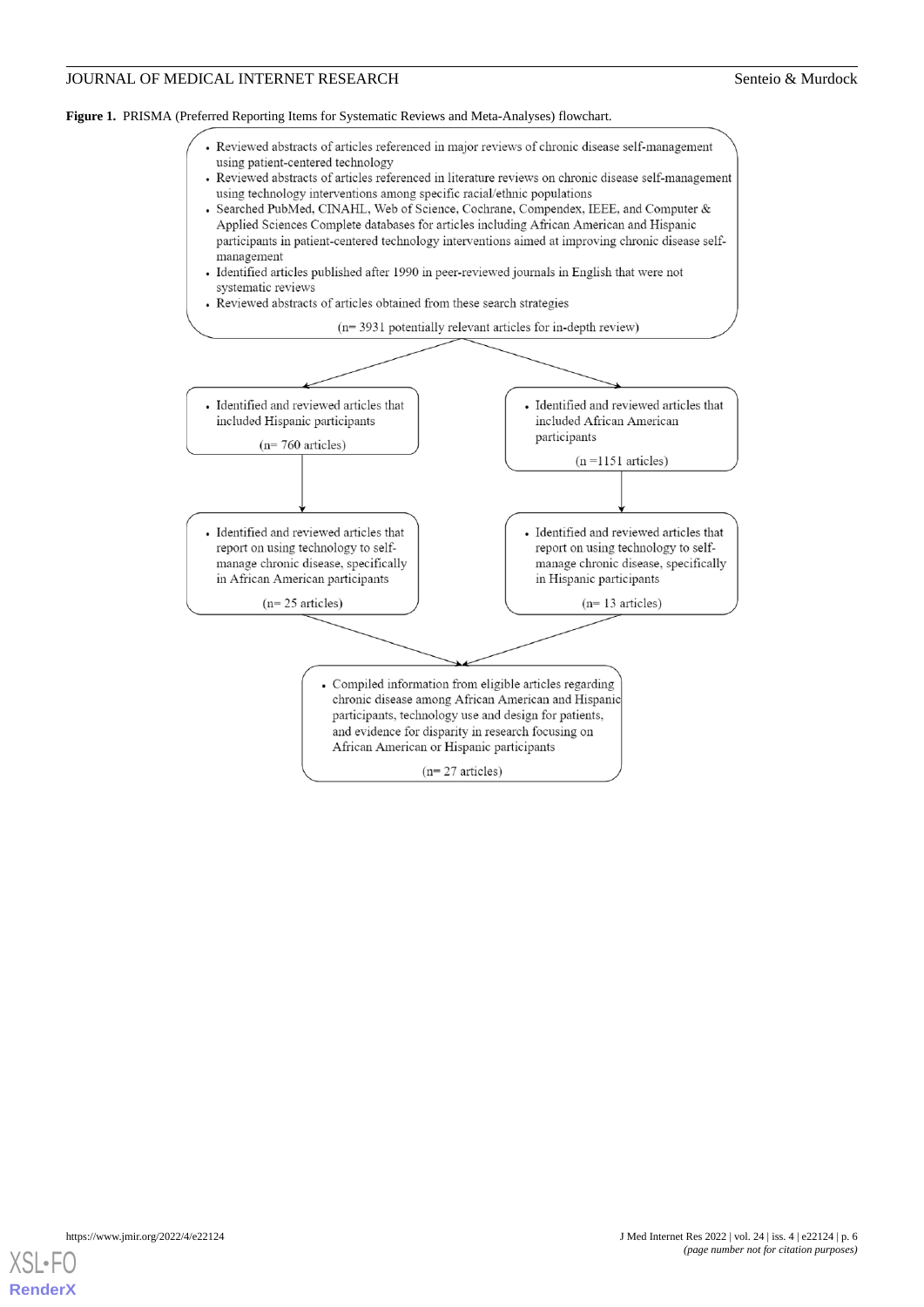#### <span id="page-6-0"></span>**Table 2.** Risk of bias in individual articles (N=27).

| Study                                     | Participants, n | Patients or caregivers involved in<br>the design of technology | Incomplete outcome<br>data <sup>a</sup> | <b>Blinding of participants</b><br>or personnel <sup>b</sup> | Other bias <sup>c</sup> |
|-------------------------------------------|-----------------|----------------------------------------------------------------|-----------------------------------------|--------------------------------------------------------------|-------------------------|
| Almeida et al [32]                        | 452             | High                                                           | Low                                     | Low                                                          | Not reported            |
| Collins and Champion<br>$\left[33\right]$ | 15              | Not reported                                                   | Low                                     | Low                                                          | Not reported            |
| Davidson et al [34]                       | 50              | Low                                                            | Low                                     | Low                                                          | Low                     |
| Davis et al [35]                          | 51              | Low                                                            | Low                                     | High                                                         | Not reported            |
| Finkelstein et al [36]                    | 30              | Not reported                                                   | Low                                     | Low                                                          | Not reported            |
| Finkelstein and Wood<br>$[37]$            | $N/A^d$         | High                                                           | High                                    | Not reported                                                 | Low                     |
| Fortmann et al [38]                       | 414             | Low                                                            | Low                                     | Low                                                          | Not reported            |
| Friedman et al [39]                       | 267             | Not reported                                                   | Low                                     | Low                                                          | Not reported            |
| Gerber et al [40]                         | 95              | Not reported                                                   | Not reported                            | High                                                         | High                    |
| Green et al [41]                          | 9298            | Low                                                            | Low                                     | Low                                                          | Low                     |
| Grimes et al [42]                         | 12              | Low                                                            | Not reported                            | High                                                         | Not reported            |
| Heitkemper et al [30]                     | 220             | Low                                                            | High                                    | Not reported                                                 | Not reported            |
| Joseph et al $[43]$                       | 29              | Low                                                            | Low                                     | Low                                                          | Not reported            |
| Kline et al $[44]$                        | 123             | Not reported                                                   | Low                                     | High                                                         | Not reported            |
| MacDonell et al $[45]$                    | 48              | Low                                                            | High                                    | Low                                                          | Low                     |
| Lin et al $[46]$                          | 124             | High                                                           | Low                                     | Low                                                          | High                    |
| Mayberry et al [47]                       | 19              | Low                                                            | Low                                     | High                                                         | Not reported            |
| McGillicuddy et al [48]                   | 12              | Low                                                            | Low                                     | Low                                                          | Not reported            |
| Newton et al [49]                         | 97              | Not reported                                                   | High                                    | Low                                                          | High                    |
| Nundy et al [50]                          | 15              | Not reported                                                   | Low                                     | Not reported                                                 | Not reported            |
| Reese et al [51]                          | 14              | Low                                                            | High                                    | High                                                         | Not reported            |
| Reininger et al [52]                      | 71              | Not reported                                                   | Low                                     | High                                                         | Not reported            |
| Rosal et al [53]                          | 89              | Low                                                            | Low                                     | Low                                                          | Low                     |
| Shea [54]                                 | 1665            | High                                                           | High                                    | Low                                                          | Low                     |
| Skolarus et al [55]                       | 94              | Low                                                            | High                                    | Low                                                          | Low                     |
| Trief et al [56]                          | 1665            | Low                                                            | Low                                     | Low                                                          | Not reported            |
| Weinstock et al [57]                      | 1665            | Low                                                            | Low                                     | Low                                                          | Not reported            |

<sup>a</sup>Outcome data.

<sup>b</sup>Randomization or blinding of patients.

<sup>c</sup>Any other bias identified by the reviewers.

 $d_{N/A}$ : not applicable.

### **Additional Analyses: Qualitative Synthesis**

Articles that reported technology interventions and included self-management aimed at improving chronic disease outcomes using either clinical or behavioral outcomes were eligible for systematic review inclusion ([Table 3\)](#page-7-0). We chose content analysis for categorizing data into themes and counting their frequency

based on our decision to count frequency of self-management behaviors [\[60](#page-13-14)]. We reported the following four specific self-management activities: medication behavior, physical activity, dietary behavior, and follow-up appointment attendance. The frequency of each self-management behavior was totaled by analyzing the included articles.

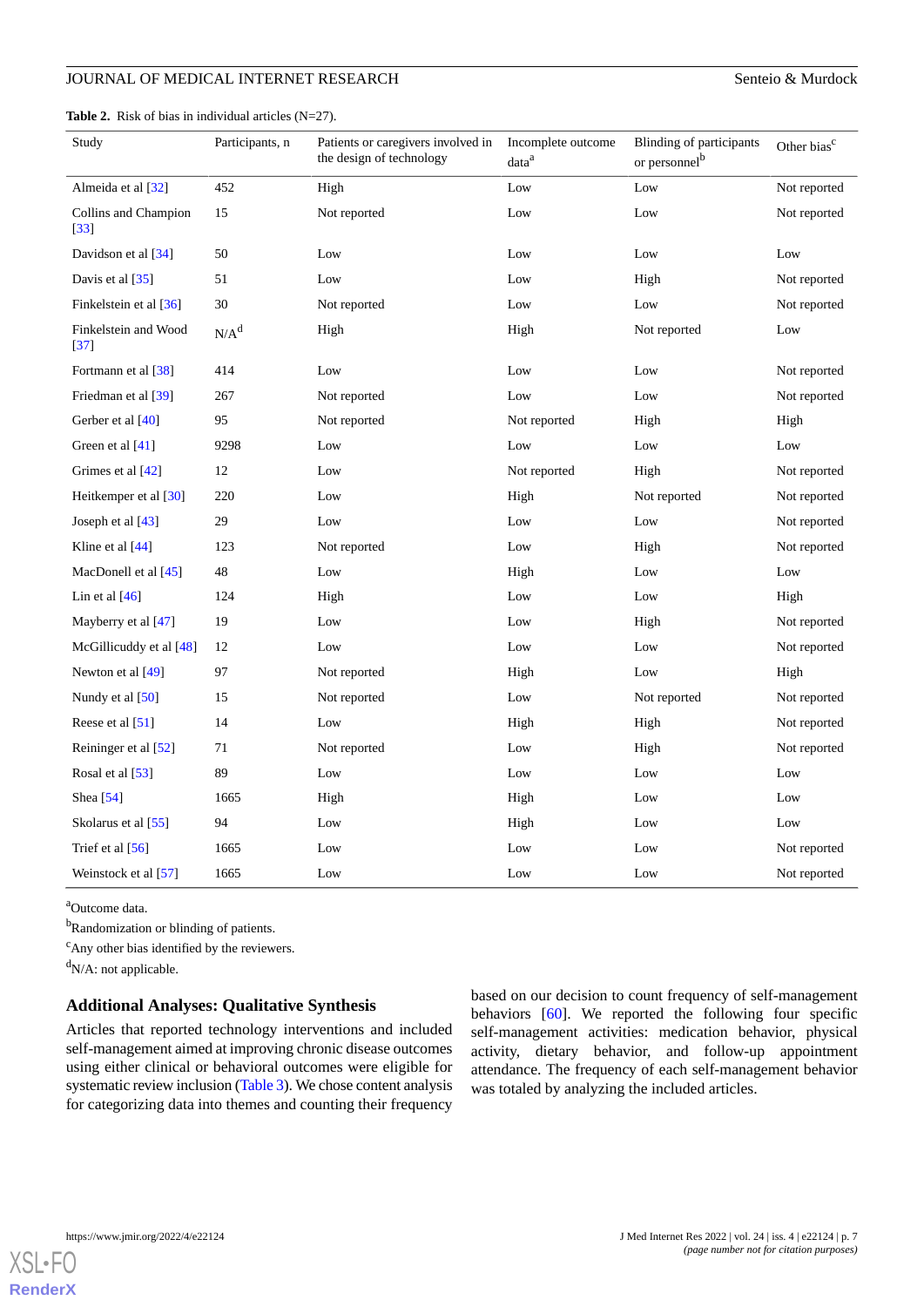<span id="page-7-0"></span>

|  | <b>Table 3.</b> Self-management behaviors in the included articles $(N=27)$ . |  |  |  |
|--|-------------------------------------------------------------------------------|--|--|--|
|--|-------------------------------------------------------------------------------|--|--|--|

| Study                     | Medication behavior | Follow-up appointment attendance | Physical activity | Dietary behavior |
|---------------------------|---------------------|----------------------------------|-------------------|------------------|
| Almeida et al [32]        | No                  | N <sub>o</sub>                   | Yes               | No               |
| Collins and Champion [33] | No                  | N <sub>o</sub>                   | Yes               | Yes              |
| Davidson et al [34]       | Yes                 | No                               | N <sub>o</sub>    | N <sub>o</sub>   |
| Davis et al [35]          | Yes                 | N <sub>o</sub>                   | Yes               | Yes              |
| Finkelstein et al [36]    | No                  | No                               | Yes               | N <sub>o</sub>   |
| Finkelstein and Wood [37] | No                  | N <sub>o</sub>                   | Yes               | N <sub>o</sub>   |
| Fortmann et al [38]       | Yes                 | N <sub>o</sub>                   | Yes               | Yes              |
| Friedman et al [39]       | Yes                 | No                               | N <sub>o</sub>    | $\rm No$         |
| Gerber et al [40]         | No                  | No                               | Yes               | Yes              |
| Green et al [41]          | Yes                 | Yes                              | $\rm No$          | $\rm No$         |
| Grimes et al [42]         | No                  | $\rm No$                         | $\rm No$          | Yes              |
| Heitkemper et al [30]     | Yes                 | No                               | Yes               | Yes              |
| Joseph et al [43]         | $\rm No$            | No                               | Yes               | $\rm No$         |
| Kline et al [44]          | Yes                 | No                               | Yes               | Yes              |
| MacDonell et al [45]      | Yes                 | $\rm No$                         | $\rm No$          | $\rm No$         |
| Lin et al $[46]$          | $\rm No$            | No                               | Yes               | Yes              |
| Mayberry et al [47]       | Yes                 | No                               | Yes               | Yes              |
| McGillicuddy et al [48]   | Yes                 | No                               | $\rm No$          | N <sub>o</sub>   |
| Newton et al [49]         | N <sub>o</sub>      | N <sub>o</sub>                   | Yes               | Yes              |
| Nundy et al [50]          | Yes                 | Yes                              | No                | Yes              |
| Reese et al [51]          | No                  | N <sub>o</sub>                   | Yes               | N <sub>o</sub>   |
| Reininger et al [52]      | Yes                 | N <sub>o</sub>                   | Yes               | Yes              |
| Rosal et al [53]          | Yes                 | N <sub>o</sub>                   | Yes               | Yes              |
| Shea [54]                 | Yes                 | N <sub>o</sub>                   | N <sub>o</sub>    | N <sub>o</sub>   |
| Skolarus et al [55]       | Yes                 | N <sub>o</sub>                   | Yes               | Yes              |
| Trief et al [56]          | Yes                 | Yes                              | $\rm No$          | Yes              |
| Weinstock et al [57]      | Yes                 | Yes                              | No                | Yes              |

### **Study Selection**

Other data recorded from the articles included the technology functions ([Table 4](#page-8-0)), the type of technology used, the effectiveness of the technology, the number of participants enrolled, and the first author's last name [\(Multimedia Appendix](#page-10-3) [1](#page-10-3)). These were grouped together to reveal findings such as which technology was effective based on population and chronic disease type [\(Multimedia Appendix 1](#page-10-3)) [\[29](#page-12-19),[30](#page-12-4)[,32](#page-12-5)-[57\]](#page-13-0).

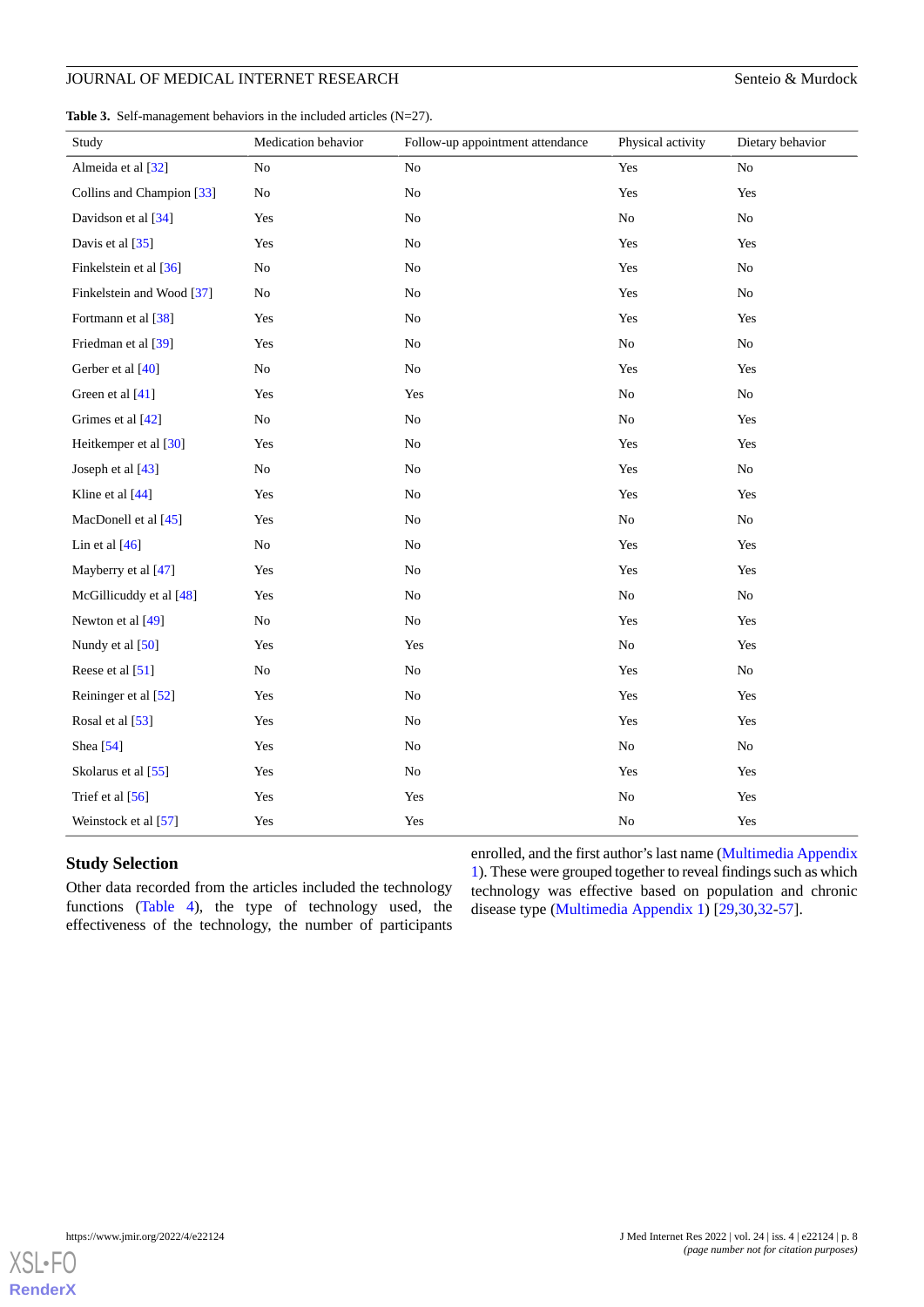<span id="page-8-0"></span>**Table 4.** Technology functions in the included articles (N=27).

| Study                             | Tracking by a patient or<br>caregiver using technology | Tracking or viewing patient<br>data by a patient or caregiver | Tracking of patient<br>data by providers | Goal setting<br>or tracking | Integrated surveys or<br>assessments |
|-----------------------------------|--------------------------------------------------------|---------------------------------------------------------------|------------------------------------------|-----------------------------|--------------------------------------|
| Almeida et al [32]                | N <sub>0</sub>                                         | No                                                            | Yes                                      | Yes                         | No                                   |
| Collins and Champion No<br>$[33]$ |                                                        | No                                                            | No                                       | No                          | Yes                                  |
| Davidson et al [34]               | Yes                                                    | Yes                                                           | Yes                                      | Yes                         | Yes                                  |
| Davis et al [35]                  | No                                                     | No                                                            | No                                       | Yes                         | Yes                                  |
| Finkelstein et al [36]            | No                                                     | Yes                                                           | Yes                                      | Yes                         | No                                   |
| Finkelstein and Wood<br>$[37]$    | No                                                     | Yes                                                           | Yes                                      | Yes                         | No                                   |
| Fortmann et al [38]               | No                                                     | No                                                            | No                                       | Yes                         | No                                   |
| Friedman et al [39]               | No                                                     | No                                                            | N <sub>o</sub>                           | Yes                         | Yes                                  |
| Gerber et al [40]                 | No                                                     | No                                                            | No                                       | No                          | No                                   |
| Green et al [41]                  | Yes                                                    | Yes                                                           | Yes                                      | No                          | Yes                                  |
| Grimes et al [42]                 | No                                                     | No                                                            | No                                       | Yes                         | No                                   |
| Heitkemper et al [30]             | No                                                     | No                                                            | No                                       | Yes                         | Yes                                  |
| Joseph et al $[43]$               | No                                                     | Yes                                                           | Yes                                      | Yes                         | Yes                                  |
| Kline et al [44]                  | No                                                     | No                                                            | N <sub>0</sub>                           | No                          | Yes                                  |
| MacDonell et al [45]              | No                                                     | No                                                            | $\rm No$                                 | No                          | Yes                                  |
| Lin et al $[46]$                  | No                                                     | Yes                                                           | Yes                                      | Yes                         | N <sub>0</sub>                       |
| Mayberry et al [47]               | No                                                     | Yes <sup>a</sup>                                              | No                                       | Yes                         | Yes                                  |
| McGillicuddy et al<br>[48]        | No                                                     | Yes                                                           | Yes                                      | No                          | No                                   |
| Newton et al [49]                 | No                                                     | Yes                                                           | Yes                                      | No                          | Yes                                  |
| Nundy et al [50]                  | Yes                                                    | No                                                            | Yes                                      | N <sub>o</sub>              | Yes                                  |
| Reese et al [51]                  | No                                                     | No                                                            | No                                       | Yes                         | Yes                                  |
| Reininger et al [52]              | No                                                     | No                                                            | No                                       | No                          | Yes                                  |
| Rosal et al [53]                  | No                                                     | Yes                                                           | Yes                                      | Yes                         | Yes                                  |
| Shea [54]                         | No                                                     | Yes                                                           | Yes                                      | No                          | Yes                                  |
| Skolarus et al [55]               | N <sub>0</sub>                                         | Yes                                                           | N <sub>0</sub>                           | Yes                         | Yes                                  |
| Trief et al [56]                  | N <sub>0</sub>                                         | Yes                                                           | Yes                                      | Yes                         | Yes                                  |
| Weinstock et al [57]              | No                                                     | Yes                                                           | Yes                                      | Yes                         | Yes                                  |
| Total, $n$ $(\%)$                 | 4 (14)                                                 | 14(51)                                                        | 15(55)                                   | 17(62)                      | 19 (70)                              |

<sup>a</sup>Coaching of family members via phone was also conducted.

### **Health Outcomes Described in the Included Articles**

Diabetes, hypertension, and heart failure were the three chronic conditions included in the resultant studies (N=27). Diabetes was the most common chronic disease among these studies. Of the total number of studies, 8 specifically tracked hemoglobin  $A_{1c}$  (Hb $A_{1c}$ ) and blood pressure (BP) levels [[30](#page-12-4)[,35](#page-12-8),[38](#page-12-11)[,44](#page-12-17),[54](#page-13-11)[,56](#page-13-13),[57\]](#page-13-0). Only a study by Weinstock et al [\[57](#page-13-0)] reported statistical significance for both clinical outcomes. A study by Davis et al [[35\]](#page-12-8) reported increases in medication adherence and self-efficacy for diabetes medication behavior in African American patients. However, none of the results were statistically significant, and they did not report any clinical

 $XS$ l • FC **[RenderX](http://www.renderx.com/)** significance. The study by Weinstock et al  $[57]$  $[57]$  targeted  $A_{1c}$ reduction in Hispanic and African American patients. The intervention included a home telemedicine unit with a web-enabled camera for a videoconference consultation, which provided educational information. Results showed  $HbA_{1c}$ improvement for Hispanic patients; however, improvement was not statistically significant and clinical significance was not specified. A study by Shea [\[54](#page-13-11)] used a home telemedicine–specialized device for videoconferencing with a nurse to support  $HbA_{1c}$  and BP monitoring. The intervention reported clinically significant  $A_{1c}$  improvement (8.35%-7.42%), but the results were not statistically significant. A study by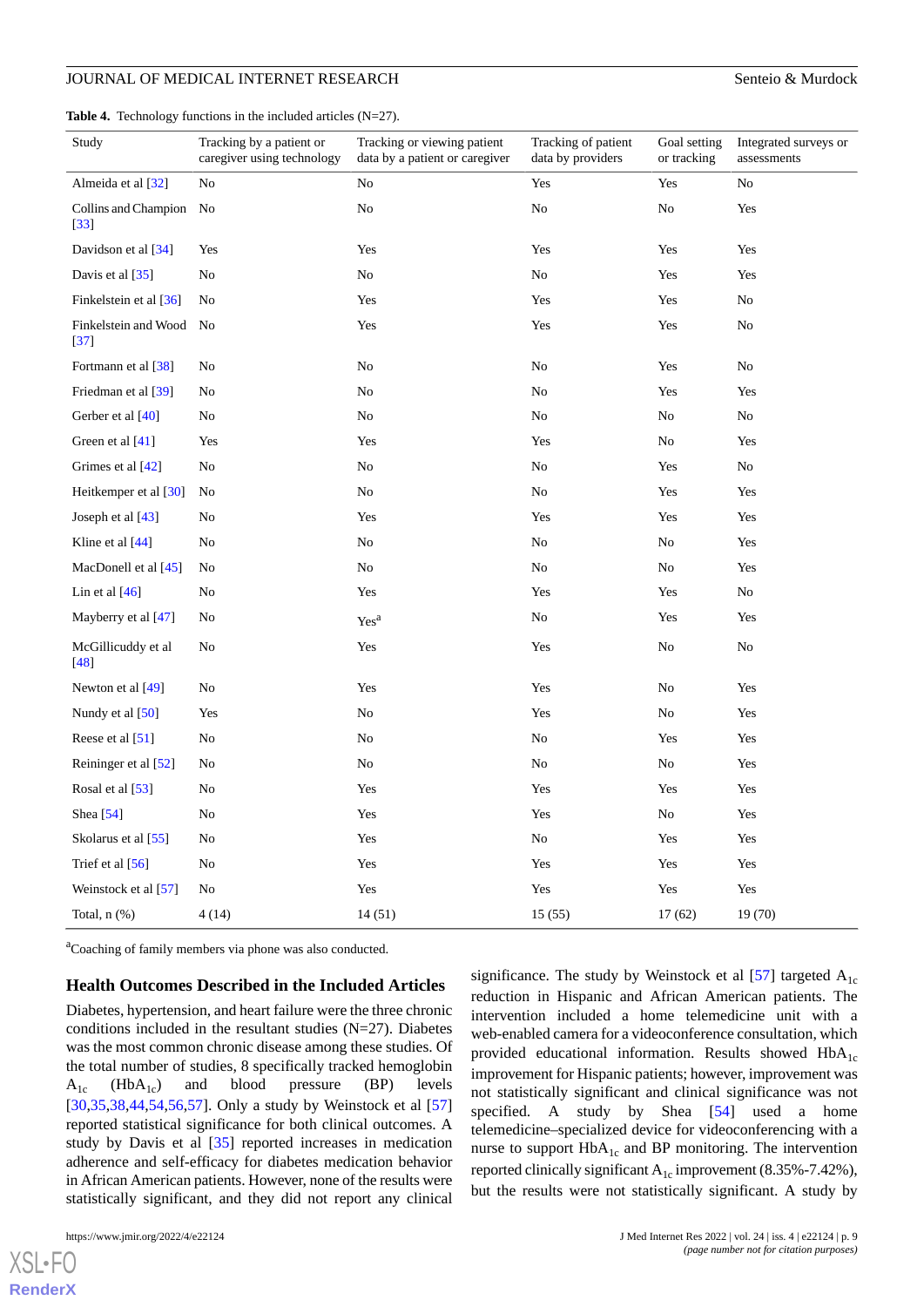Heitkemper et al [[30\]](#page-12-4) used a website and SMS text messages for diabetes management targeting African American and Hispanic patients. Use was low among participants because they rarely used the internet to search for health information; consequently, outcomes were not reported. In a study by Kline et al [[44\]](#page-12-17), the intervention was a culturally tailored guide for diabetes management targeting the Hispanic population. It included a telenovela with learning modules and games. However, specific clinical outcomes (eg,  $A_{1c}$ ) were not reported, as the focus was on the development and feasibility of the intervention.

Hypertension was the next most common condition specified (ie, they focused on hypertension vs BP reporting). Three studies specified the goals of reducing hypertension [[39](#page-12-12)[,48](#page-13-5),[55\]](#page-13-12). However, none reported statistical or clinical significance. A study by Skolarus et al [\[55](#page-13-12)] used an SMS text messaging intervention with a faith-based collaborator and reported both systolic and diastolic BP for African American patients. Half of the participants reached BP targets. A study by McGillicuddy et al [[48\]](#page-13-5) used a mobile health intervention that targeted Hispanic patients to promote BP improvement through medication self-management support. The study reported statistically significant increases in medication adherence. A study by Davidson et al [\[34](#page-12-7)] reported statistically significant results in systolic and diastolic BP reduction in Hispanic and African American participants. The system used electronic medication dispensers and SMS text messages. It included Bluetooth-enabled BP monitors.

Heart failure was the third chronic disease that was the focus of one of the resultant studies. A study by Finkelstein and Wood [[37\]](#page-12-10) assessed the feasibility of an intervention that used a laptop and Nintendo Wii to support medication behavior in African American patients with heart failure. Although clinical outcomes were not reported, participants reported a high level of acceptance of the technology.

## *Discussion*

### **Principal Findings**

Given the development of HIT apps and considerable research in this area, a relatively small number of resultant articles (N=27) investigated associations between the use of HIT and chronic disease outcomes among African American and Hispanic patients. This is a vital gap because of persistent inequity in chronic disease outcomes for racial minority populations and because intention to use HIT designed for chronic disease self-management is most predicted by performance expectancy, followed by social influence [[61\]](#page-13-15). Researchers of HIT acceptance and use for chronic disease self-management should incorporate health outcomes in investigations, particularly outcomes commonly used to report racial inequity. Of the 27 articles, a majority addressed 3 of the 4 self-management behaviors investigated: medication behavior (17/27, 63%), physical activity (17/27, 63%), and dietary behavior (16/27, 59%). However, only a few (4/27, 15%) focused on follow-up appointment attendance. This is an area that warrants investigation and development of capabilities because HIT may be well-positioned to mitigate known causes

[XSL](http://www.w3.org/Style/XSL)•FO **[RenderX](http://www.renderx.com/)** of missed appointments, which is a persistent issue among racial minority populations who experience persistent inequity, such as Latinx immigrants and low-income African American patients in urban settings: forgetfulness, transportation barriers, family and employer obligations, and anticipated long clinic wait times [[62](#page-13-16)[-64](#page-13-17)]. Investigating and alleviating barriers to appointment attendance is important because ethnic minority patients are more likely to have low income and live in urban areas, two factors that are associated with the frequency of missing primary care appointments [\[65](#page-13-18)-[67\]](#page-14-0).

All the articles investigated HIT designed with capabilities to access or use at the patient's home, whereas only 2 articles also included use in the hospital. This is concordant with the movement of developing HIT for use in patients' homes versus hospitals [[68](#page-14-1)]. The risk of misuse of HIT is segmented according to environmental, human, and technological factors [\[69](#page-14-2)]. The number of different users is associated with the risk of misuse because users may have various levels of education, instruction, or training. Thus, the risk of misuse is higher in home care settings when compared with hospital care settings [[68\]](#page-14-1). Developers should consider the known risks of misuse and the number of users in home care settings for African American and Hispanic patients, given that individuals from racial minority populations have different attitudes than White patients regarding technology innovations in health care, and these factors predict HIT acceptance [\[18](#page-11-13)].

Various technologies are included in the resultant articles, except for the landline telephone, in which none of the articles were investigated. This follows the broad trend that more than half of US households are reliant on mobile phones and do not have landlines. In addition, Hispanic and Black adults are more likely than White adults to live in households with only mobile phones [[70\]](#page-14-3).

The collecting and tracking of personal health data, which over 10% of users are doing on behalf of someone else (eg, caregivers), and goal setting and evaluation are pertinent capabilities that are closely related to self-management behavior [[71,](#page-14-4)[72\]](#page-14-5). In addition, given the association of social influence with intention to use HIT, caregivers and other members of the patient's network should be incorporated into the design of HIT. This may be especially pertinent for Black women who report feeling responsible for providing emotional and tangible support to homebound parents who may live in the home [[73\]](#page-14-6). In fact, incorporating shared tracking use should inform HIT design, and models have been created that reflect the interplay of social context and health tracking [[71\]](#page-14-4).

Insights derived from this study of the 27 resultant articles reveal the potential for future development and evaluation of HIT tools in two distinct areas—known barriers faced by members of ethnic minority groups in using HIT and the unique barriers they may face in following self-management recommendations. For example, in a limited sample size, a mobile phone–based intervention that combined SMS text messaging with nursing care showed improvement in following recommended self-management behavior (ie, medication behavior, glucose monitoring, foot care, physical activity, and dietary behavior) for Black adults with diabetes [\[74](#page-14-7)]. In addition, a diabetes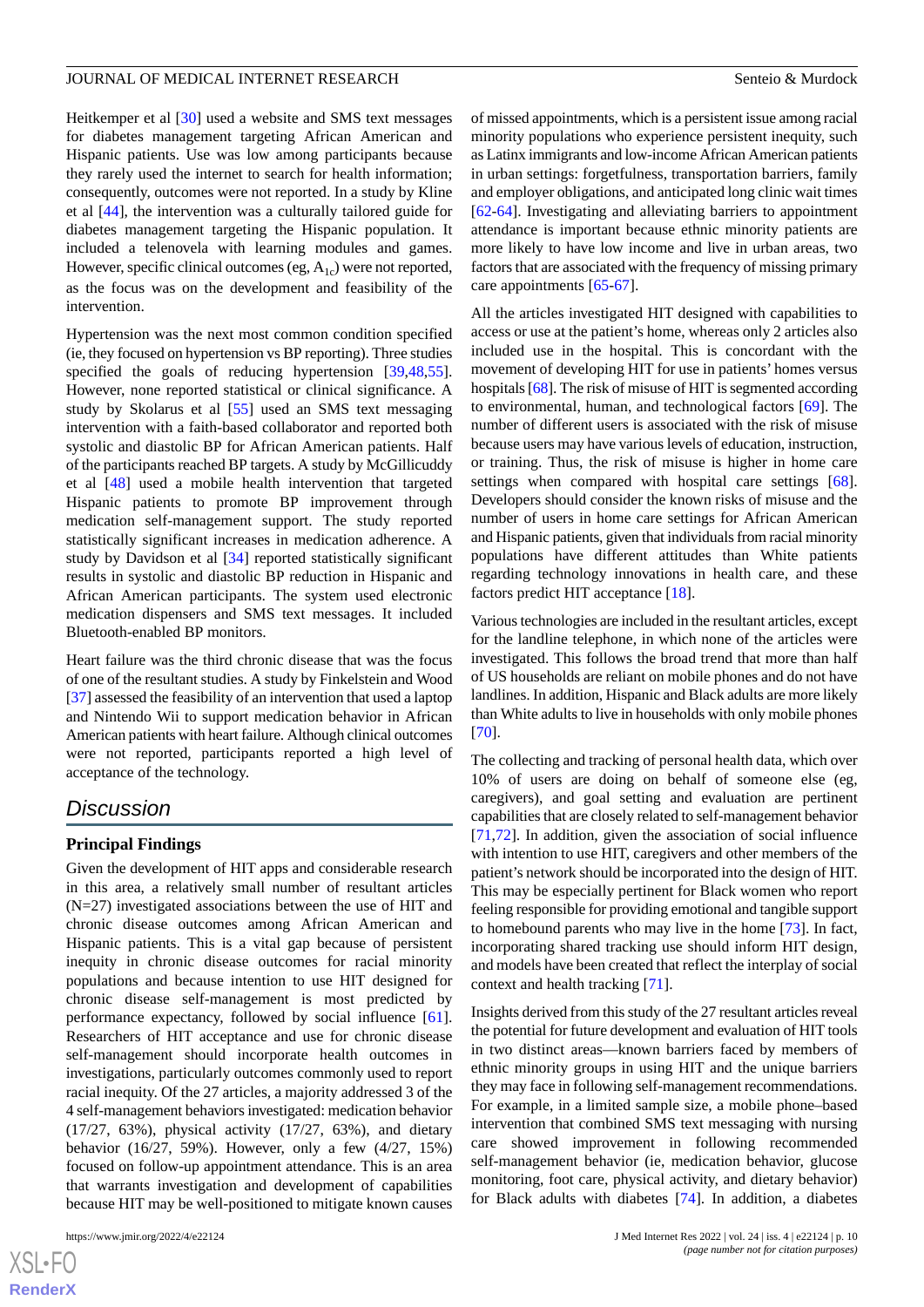self-management education intervention for medically underserved populations showed specific impact on outcomes that are characterized by racial disparities and  $HbA_{1c}$ improvement at 6 and 12 months [[30\]](#page-12-4).

Despite these important findings, more specific research is needed to elucidate the sociocultural factors that in particular are known to impact HIT acceptance and use [\[75](#page-14-8)]. For example, the level of trust is associated with HIT acceptance and use in the context of diabetes self-management [\[76](#page-14-9)-[78\]](#page-14-10). Moreover, factors for older adults from racial minority groups should be specifically investigated because they are less likely than individuals who do not belong to racial minority groups to use health management sites and search the web for health information to support chronic disease self-management [[79\]](#page-14-11). Finally, investigations of HIT acceptance, use, and impact on self-management and outcomes should be conducted with larger samples. Despite considerable literature on drivers of inequity and the emergent literature describing the potential for HIT to support chronic disease self-management, the literature suggests that persistent disparities in chronic disease outcomes are in part because of the lack of large-scale, HIT-enabled interventions that support following self-management recommendations and report impact on outcomes [[75](#page-14-8)[,80](#page-14-12)-[82\]](#page-14-13). In addition, given the limited reporting of clinical outcomes that inform equity measures (eg,  $HbA_{1c}$ ), more research is needed to understand if or how access and then use may impact following recommended self-management behavior and subsequent outcomes. Doing so may reveal critical insights to associate HIT access with outcomes, particularly imperative given persistent barriers to technology acceptability and use [[75\]](#page-14-8).

This study has a key limitation. We only examined articles that specified Black and Hispanic users. Specific cultural factors

may emerge from a broader examination, given that various cultural factors influence both technology acceptance and use (eg, practices, customs, language, and communication) [[82,](#page-14-13)[83\]](#page-14-14). Understanding cultural factors is essential because they can influence the way an individual interprets health information, how they define symptoms, and if and who they decide should provide them care [\[75](#page-14-8)]. Therefore, individuals' sociocultural factors must be considered in the design and use of *culturally informed HIT* [[84\]](#page-14-15). This insight is vital because cultural competence is specified as a critical aspect in developing technology to help reduce health inequity globally; in fact, this has become a popular concept in various countries for improving quality of care, specifically access to respectful and responsive health care [\[85](#page-14-16)].

### **Conclusions**

The proliferation of technology-enabled tools designed to support people in following recommendations for chronic disease self-management has outpaced the research describing the degree to which the Black and Hispanic populations use this technology to support self-management behavior. Although factors driving the general use among the Black and Hispanic populations continue to be investigated, little is known about their impact on health outcomes because of their use. In this paper, we have helped to address this important gap because various technology skills are required to use consumer-oriented HIT designed to support recommended self-management and doing so may require considerable effort from the patients [[86\]](#page-14-17). For example, deciphering the vast and growing amount of information requires that individuals access, assess, and organize various health information. To help elucidate gaps in the literature, we conducted this systematic review to understand the extant literature concerning the use of ICTs among Hispanic and Black people to support chronic disease self-management and highlight potential gaps.

### **Acknowledgments**

The authors would like to acknowledge the health sciences librarians from Rutgers University who assisted in refining our search strategy, specifically Lilyana Todorinova.

### <span id="page-10-3"></span>**Conflicts of Interest**

None declared.

### **Multimedia Appendix 1**

<span id="page-10-0"></span>A list of search strings and their corresponding databases, the care setting and self-management behavior for each included article, and technology effectiveness in managing chronic disease for each included article. [[DOCX File , 29 KB](https://jmir.org/api/download?alt_name=jmir_v24i4e22124_app1.docx&filename=66fb63be483af821f9c25fedaab7b30a.docx)-[Multimedia Appendix 1\]](https://jmir.org/api/download?alt_name=jmir_v24i4e22124_app1.docx&filename=66fb63be483af821f9c25fedaab7b30a.docx)

### <span id="page-10-1"></span>**References**

- <span id="page-10-2"></span>1. Wildevuur SE, Simonse LW. Information and communication technology-enabled person-centered care for the "big five" chronic conditions: scoping review. J Med Internet Res 2015;17(3):e77 [[FREE Full text\]](https://www.jmir.org/2015/3/e77/) [doi: [10.2196/jmir.3687](http://dx.doi.org/10.2196/jmir.3687)] [Medline: [25831199](http://www.ncbi.nlm.nih.gov/entrez/query.fcgi?cmd=Retrieve&db=PubMed&list_uids=25831199&dopt=Abstract)]
- 2. Colen CG, Ramey DM, Cooksey EC, Williams DR. Racial disparities in health among nonpoor African Americans and Hispanics: the role of acute and chronic discrimination. Soc Sci Med 2018;199:167-180 [[FREE Full text](http://europepmc.org/abstract/MED/28571900)] [doi: [10.1016/j.socscimed.2017.04.051](http://dx.doi.org/10.1016/j.socscimed.2017.04.051)] [Medline: [28571900](http://www.ncbi.nlm.nih.gov/entrez/query.fcgi?cmd=Retrieve&db=PubMed&list_uids=28571900&dopt=Abstract)]
- 3. National Center for Health Statistics (US). Health, United States, 2015: with special feature on racial and ethnic health disparities. Hyattsville, MD: National Center for Health Statistics (US); 2016.

 $XS$  $\cdot$ FC **[RenderX](http://www.renderx.com/)**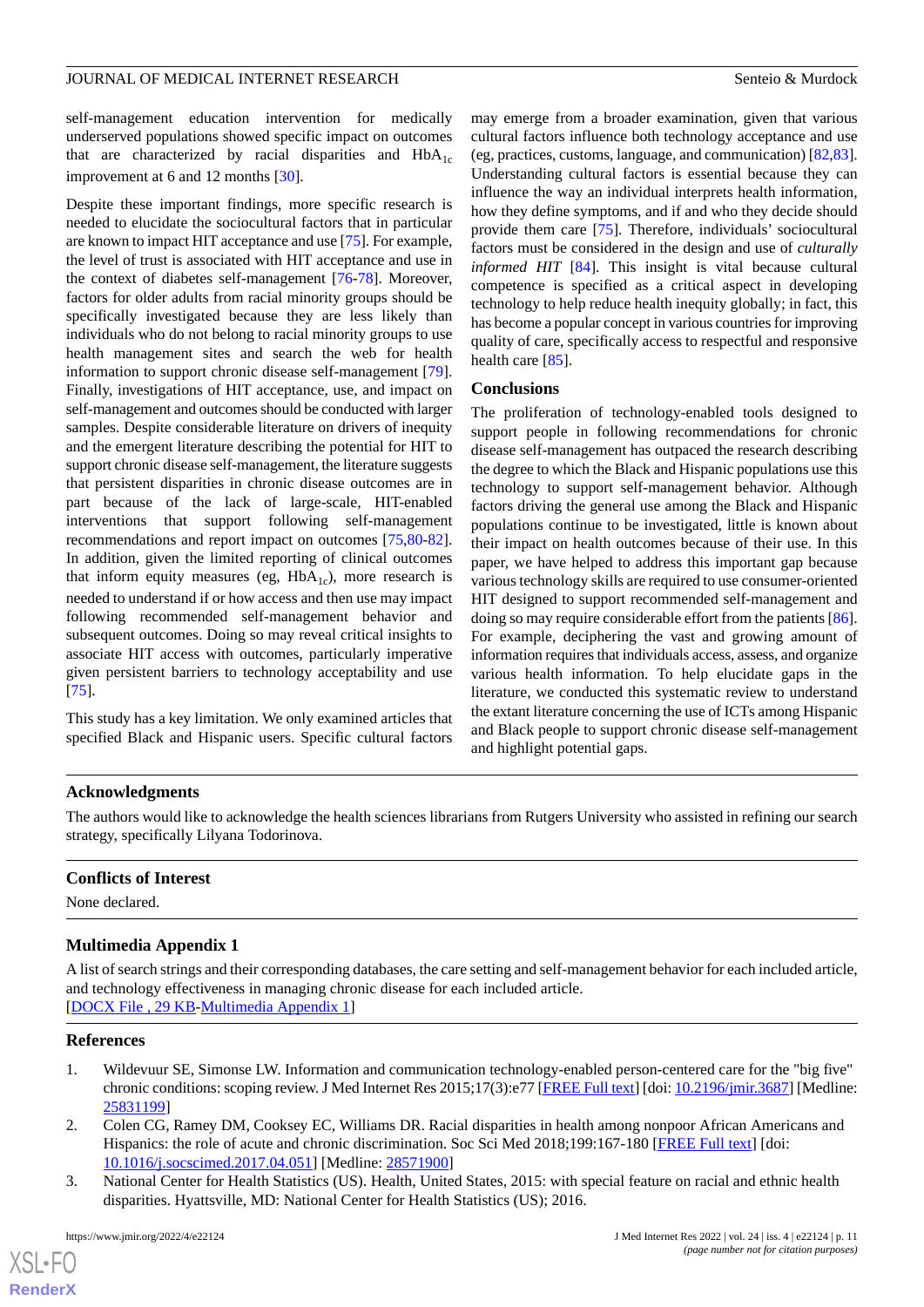- <span id="page-11-0"></span>4. Osborn CY, de Groot M, Wagner JA. Racial and ethnic disparities in diabetes complications in the northeastern United States: the role of socioeconomic status. J Natl Med Assoc 2013;105(1):51-58 [[FREE Full text](http://europepmc.org/abstract/MED/23862296)] [doi: [10.1016/s0027-9684\(15\)30085-7](http://dx.doi.org/10.1016/s0027-9684(15)30085-7)] [Medline: [23862296\]](http://www.ncbi.nlm.nih.gov/entrez/query.fcgi?cmd=Retrieve&db=PubMed&list_uids=23862296&dopt=Abstract)
- <span id="page-11-2"></span><span id="page-11-1"></span>5. Carpenter R, DiChiacchio T, Barker K. Interventions for self-management of type 2 diabetes: an integrative review. Int J Nurs Sci 2019;6(1):70-91 [\[FREE Full text\]](https://linkinghub.elsevier.com/retrieve/pii/S2352-0132(18)30342-9) [doi: [10.1016/j.ijnss.2018.12.002](http://dx.doi.org/10.1016/j.ijnss.2018.12.002)] [Medline: [31406872\]](http://www.ncbi.nlm.nih.gov/entrez/query.fcgi?cmd=Retrieve&db=PubMed&list_uids=31406872&dopt=Abstract)
- 6. Mayberry LS, Harper KJ, Osborn CY. Family behaviors and type 2 diabetes: what to target and how to address in interventions for adults with low socioeconomic status. Chronic Illn 2016;12(3):199-215 [\[FREE Full text\]](http://europepmc.org/abstract/MED/27099387) [doi: [10.1177/1742395316644303\]](http://dx.doi.org/10.1177/1742395316644303) [Medline: [27099387\]](http://www.ncbi.nlm.nih.gov/entrez/query.fcgi?cmd=Retrieve&db=PubMed&list_uids=27099387&dopt=Abstract)
- <span id="page-11-4"></span><span id="page-11-3"></span>7. Ritchie CS, Kvale E, Fisch MJ. Multimorbidity: an issue of growing importance for oncologists. J Oncol Pract 2011;7(6):371-374 [[FREE Full text](http://europepmc.org/abstract/MED/22379419)] [doi: [10.1200/JOP.2011.000460](http://dx.doi.org/10.1200/JOP.2011.000460)] [Medline: [22379419](http://www.ncbi.nlm.nih.gov/entrez/query.fcgi?cmd=Retrieve&db=PubMed&list_uids=22379419&dopt=Abstract)]
- <span id="page-11-5"></span>8. Bluethmann SM, Sciamanna CN, Winkels RM, Sturgeon KM, Schmitz KH. Healthy living after cancer treatment: considerations for clinical and community practice. Am J Lifestyle Med 2018;12(3):215-219 [[FREE Full text](http://europepmc.org/abstract/MED/30283252)] [doi: [10.1177/1559827618755681\]](http://dx.doi.org/10.1177/1559827618755681) [Medline: [30283252\]](http://www.ncbi.nlm.nih.gov/entrez/query.fcgi?cmd=Retrieve&db=PubMed&list_uids=30283252&dopt=Abstract)
- <span id="page-11-6"></span>9. Leach CR, Weaver KE, Aziz NM, Alfano CM, Bellizzi KM, Kent EE, et al. The complex health profile of long-term cancer survivors: prevalence and predictors of comorbid conditions. J Cancer Surviv 2015;9(2):239-251. [doi: [10.1007/s11764-014-0403-1\]](http://dx.doi.org/10.1007/s11764-014-0403-1) [Medline: [25319681](http://www.ncbi.nlm.nih.gov/entrez/query.fcgi?cmd=Retrieve&db=PubMed&list_uids=25319681&dopt=Abstract)]
- 10. Subhi Y, Bube SH, Rolskov Bojsen S, Skou Thomsen AS, Konge L. Expert involvement and adherence to medical evidence in medical mobile phone apps: a systematic review. JMIR Mhealth Uhealth 2015;3(3):e79 [\[FREE Full text\]](https://mhealth.jmir.org/2015/3/e79/) [doi: [10.2196/mhealth.4169](http://dx.doi.org/10.2196/mhealth.4169)] [Medline: [26215371](http://www.ncbi.nlm.nih.gov/entrez/query.fcgi?cmd=Retrieve&db=PubMed&list_uids=26215371&dopt=Abstract)]
- <span id="page-11-7"></span>11. Magnusson L, Hanson E, Borg M. A literature review study of Information and Communication Technology as a support for frail older people living at home and their family carers. Technol Disabil 2004;16(4):223-235. [doi: [10.3233/tad-2004-16404\]](http://dx.doi.org/10.3233/tad-2004-16404)
- <span id="page-11-9"></span><span id="page-11-8"></span>12. Mirkovic J, Kaufman DR, Ruland CM. Supporting cancer patients in illness management: usability evaluation of a mobile app. JMIR Mhealth Uhealth 2014;2(3):e33 [[FREE Full text](https://mhealth.jmir.org/2014/3/e33/)] [doi: [10.2196/mhealth.3359](http://dx.doi.org/10.2196/mhealth.3359)] [Medline: [25119490](http://www.ncbi.nlm.nih.gov/entrez/query.fcgi?cmd=Retrieve&db=PubMed&list_uids=25119490&dopt=Abstract)]
- 13. Smith A. U.S. smartphone use in 2015. Pew Research Center. 2015. URL: [https://www.pewresearch.org/internet/2015/04/](https://www.pewresearch.org/internet/2015/04/01/us-smartphone-use-in-2015/) [01/us-smartphone-use-in-2015/](https://www.pewresearch.org/internet/2015/04/01/us-smartphone-use-in-2015/) [accessed 2022-03-11]
- <span id="page-11-11"></span><span id="page-11-10"></span>14. Anderson M. Racial and ethnic differences in how people use mobile technology. Pew Research Center. 2015. URL: [https:/](https://www.pewresearch.org/fact-tank/2015/04/30/racial-and-ethnic-differences-in-how-people-use-mobile-technology/) [/www.pewresearch.org/fact-tank/2015/04/30/racial-and-ethnic-differences-in-how-people-use-mobile-technology/](https://www.pewresearch.org/fact-tank/2015/04/30/racial-and-ethnic-differences-in-how-people-use-mobile-technology/) [accessed 2022-03-11]
- <span id="page-11-12"></span>15. Anderson M, Perrin A. 15% of Americans don't use the internet. Who are they? Pew Research Center. 2015. URL: [https:/](https://www.pewresearch.org/fact-tank/2021/04/02/7-of-americans-dont-use-the-internet-who-are-they/) [/www.pewresearch.org/fact-tank/2021/04/02/7-of-americans-dont-use-the-internet-who-are-they/](https://www.pewresearch.org/fact-tank/2021/04/02/7-of-americans-dont-use-the-internet-who-are-they/) [accessed 2022-03-11]
- <span id="page-11-13"></span>16. Veinot T, Mitchell H, Ancker JS. Good intentions are not enough: how informatics interventions can worsen inequality. J Am Med Inform Assoc 2018;25(8):1080-1088 [\[FREE Full text\]](http://europepmc.org/abstract/MED/29788380) [doi: [10.1093/jamia/ocy052\]](http://dx.doi.org/10.1093/jamia/ocy052) [Medline: [29788380](http://www.ncbi.nlm.nih.gov/entrez/query.fcgi?cmd=Retrieve&db=PubMed&list_uids=29788380&dopt=Abstract)]
- <span id="page-11-14"></span>17. Tao D, Shao F, Liu S, Wang T, Qu X. Predicting factors of consumer acceptance of health information technologies: a systematic review. Proc Hum Factors Ergon Soc Annu Meet 2016;60(1):598-602. [doi: [10.1177/1541931213601137\]](http://dx.doi.org/10.1177/1541931213601137)
- <span id="page-11-15"></span>18. Groeneveld PW, Sonnad SS, Lee AK, Asch DA, Shea JE. Racial differences in attitudes toward innovative medical technology. J Gen Intern Med 2006;21(6):559-563 [\[FREE Full text\]](https://onlinelibrary.wiley.com/resolve/openurl?genre=article&sid=nlm:pubmed&issn=0884-8734&date=2006&volume=21&issue=6&spage=559) [doi: [10.1111/j.1525-1497.2006.00453.x\]](http://dx.doi.org/10.1111/j.1525-1497.2006.00453.x) [Medline: [16808736](http://www.ncbi.nlm.nih.gov/entrez/query.fcgi?cmd=Retrieve&db=PubMed&list_uids=16808736&dopt=Abstract)]
- <span id="page-11-16"></span>19. Veinot TC, Campbell TR, Kruger DJ, Grodzinski A. A question of trust: user-centered design requirements for an informatics intervention to promote the sexual health of African-American youth. J Am Med Inform Assoc 2013;20(4):758-765 [\[FREE](http://europepmc.org/abstract/MED/23512830) [Full text\]](http://europepmc.org/abstract/MED/23512830) [doi: [10.1136/amiajnl-2012-001361](http://dx.doi.org/10.1136/amiajnl-2012-001361)] [Medline: [23512830\]](http://www.ncbi.nlm.nih.gov/entrez/query.fcgi?cmd=Retrieve&db=PubMed&list_uids=23512830&dopt=Abstract)
- <span id="page-11-17"></span>20. Nebeker C, Murray K, Holub C, Haughton J, Arredondo EM. Acceptance of mobile health in communities underrepresented in biomedical research: barriers and ethical considerations for scientists. JMIR Mhealth Uhealth 2017;5(6):e87 [\[FREE Full](https://mhealth.jmir.org/2017/6/e87/) [text](https://mhealth.jmir.org/2017/6/e87/)] [doi: [10.2196/mhealth.6494\]](http://dx.doi.org/10.2196/mhealth.6494) [Medline: [28659258](http://www.ncbi.nlm.nih.gov/entrez/query.fcgi?cmd=Retrieve&db=PubMed&list_uids=28659258&dopt=Abstract)]
- <span id="page-11-18"></span>21. Gell NM, Grover KW, Humble M, Sexton M, Dittus K. Efficacy, feasibility, and acceptability of a novel technology-based intervention to support physical activity in cancer survivors. Support Care Cancer 2017;25(4):1291-1300. [doi: [10.1007/s00520-016-3523-5\]](http://dx.doi.org/10.1007/s00520-016-3523-5) [Medline: [27957621](http://www.ncbi.nlm.nih.gov/entrez/query.fcgi?cmd=Retrieve&db=PubMed&list_uids=27957621&dopt=Abstract)]
- <span id="page-11-20"></span><span id="page-11-19"></span>22. Puszkiewicz P, Roberts AL, Smith L, Wardle J, Fisher A. Assessment of cancer survivors' experiences of using a publicly available physical activity mobile application. JMIR Cancer 2016;2(1):e7 [\[FREE Full text](https://cancer.jmir.org/2016/1/e7/)] [doi: [10.2196/cancer.5380\]](http://dx.doi.org/10.2196/cancer.5380) [Medline: [28410168](http://www.ncbi.nlm.nih.gov/entrez/query.fcgi?cmd=Retrieve&db=PubMed&list_uids=28410168&dopt=Abstract)]
- 23. Lorenc T, Petticrew M, Welch V, Tugwell P. What types of interventions generate inequalities? Evidence from systematic reviews. J Epidemiol Community Health 2013;67(2):190-193. [doi: [10.1136/jech-2012-201257\]](http://dx.doi.org/10.1136/jech-2012-201257) [Medline: [22875078](http://www.ncbi.nlm.nih.gov/entrez/query.fcgi?cmd=Retrieve&db=PubMed&list_uids=22875078&dopt=Abstract)]
- 24. Lupton D. Health promotion in the digital era: a critical commentary. Health Promot Int 2015;30(1):174-183. [doi: [10.1093/heapro/dau091](http://dx.doi.org/10.1093/heapro/dau091)] [Medline: [25320120](http://www.ncbi.nlm.nih.gov/entrez/query.fcgi?cmd=Retrieve&db=PubMed&list_uids=25320120&dopt=Abstract)]
- 25. Stowell E, Lyson MC, Saksono H, Wurth RC, Jimison H, Pavel M, et al. Designing and evaluating mHealth interventions for vulnerable populations: a systematic review. In: Proceedings of the 2018 CHI Conference on Human Factors in Computing Systems. 2018 Presented at: CHI '18; April 21-26, 2018; Montreal, Canada p. 1-17. [doi: [10.1145/3173574.3173589\]](http://dx.doi.org/10.1145/3173574.3173589)

[XSL](http://www.w3.org/Style/XSL)•FO **[RenderX](http://www.renderx.com/)**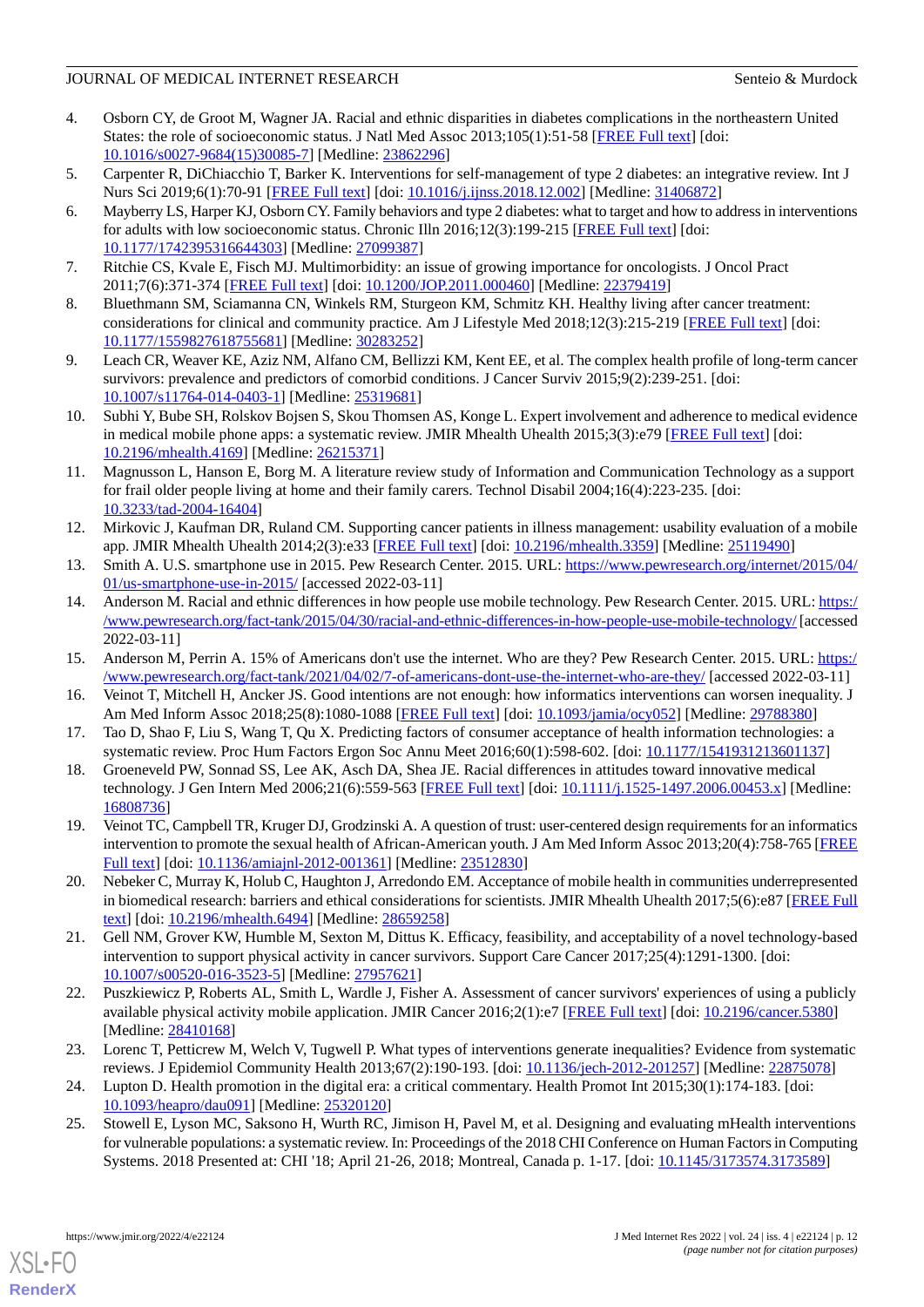- <span id="page-12-0"></span>26. Welch V, Petticrew M, Petkovic J, Moher D, Waters E, White H, PRISMA-Equity Bellagio group. Extending the PRISMA statement to equity-focused systematic reviews (PRISMA-E 2012): explanation and elaboration. J Clin Epidemiol 2016;70:68-89 [\[FREE Full text\]](https://linkinghub.elsevier.com/retrieve/pii/S0895-4356(15)00420-5) [doi: [10.1016/j.jclinepi.2015.09.001\]](http://dx.doi.org/10.1016/j.jclinepi.2015.09.001) [Medline: [26348799\]](http://www.ncbi.nlm.nih.gov/entrez/query.fcgi?cmd=Retrieve&db=PubMed&list_uids=26348799&dopt=Abstract)
- <span id="page-12-1"></span>27. Welch V, Petticrew M, Tugwell P, Moher D, O'Neill J, Waters E, PRISMA-Equity Bellagio group. PRISMA-Equity 2012 extension: reporting guidelines for systematic reviews with a focus on health equity. PLoS Med 2012;9(10):e1001333 [[FREE Full text](https://dx.plos.org/10.1371/journal.pmed.1001333)] [doi: [10.1371/journal.pmed.1001333](http://dx.doi.org/10.1371/journal.pmed.1001333)] [Medline: [23222917](http://www.ncbi.nlm.nih.gov/entrez/query.fcgi?cmd=Retrieve&db=PubMed&list_uids=23222917&dopt=Abstract)]
- <span id="page-12-2"></span>28. Chaet AV, Morshedi B, Wells KJ, Barnes LE, Valdez R. Spanish-language consumer health information technology interventions: a systematic review. J Med Internet Res 2016;18(8):e214 [\[FREE Full text](https://www.jmir.org/2016/8/e214/)] [doi: [10.2196/jmir.5794](http://dx.doi.org/10.2196/jmir.5794)] [Medline: [27511437](http://www.ncbi.nlm.nih.gov/entrez/query.fcgi?cmd=Retrieve&db=PubMed&list_uids=27511437&dopt=Abstract)]
- <span id="page-12-19"></span><span id="page-12-4"></span>29. Dorr D, Bonner LM, Cohen AN, Shoai RS, Perrin R, Chaney E, et al. Informatics systems to promote improved care for chronic illness: a literature review. J Am Med Inform Assoc 2007;14(2):156-163 [[FREE Full text\]](http://europepmc.org/abstract/MED/17213491) [doi: [10.1197/jamia.M2255\]](http://dx.doi.org/10.1197/jamia.M2255) [Medline: [17213491](http://www.ncbi.nlm.nih.gov/entrez/query.fcgi?cmd=Retrieve&db=PubMed&list_uids=17213491&dopt=Abstract)]
- <span id="page-12-3"></span>30. Heitkemper EM, Mamykina L, Tobin JN, Cassells A, Smaldone A. Baseline characteristics and technology training of underserved adults with type 2 diabetes in the mobile diabetes detective (MoDD) randomized controlled trial. Diabetes Educ 2017;43(6):576-588 [[FREE Full text](http://europepmc.org/abstract/MED/29059017)] [doi: [10.1177/0145721717737367\]](http://dx.doi.org/10.1177/0145721717737367) [Medline: [29059017\]](http://www.ncbi.nlm.nih.gov/entrez/query.fcgi?cmd=Retrieve&db=PubMed&list_uids=29059017&dopt=Abstract)
- <span id="page-12-5"></span>31. Nelson LA, Mulvaney SA, Gebretsadik T, Ho YX, Johnson KB, Osborn CY. Disparities in the use of a mHealth medication adherence promotion intervention for low-income adults with type 2 diabetes. J Am Med Inform Assoc 2016;23(1):12-18 [[FREE Full text](http://europepmc.org/abstract/MED/26186935)] [doi: [10.1093/jamia/ocv082](http://dx.doi.org/10.1093/jamia/ocv082)] [Medline: [26186935\]](http://www.ncbi.nlm.nih.gov/entrez/query.fcgi?cmd=Retrieve&db=PubMed&list_uids=26186935&dopt=Abstract)
- <span id="page-12-6"></span>32. Almeida FA, Smith-Ray RL, Dzewaltowski DA, Glasgow RE, Lee RE, Thomas DS, et al. An interactive computer session to initiate physical activity in sedentary cardiac patients: randomized controlled trial. J Med Internet Res 2015;17(8):e206 [[FREE Full text](https://www.jmir.org/2015/8/e206/)] [doi: [10.2196/jmir.3759](http://dx.doi.org/10.2196/jmir.3759)] [Medline: [26303347](http://www.ncbi.nlm.nih.gov/entrez/query.fcgi?cmd=Retrieve&db=PubMed&list_uids=26303347&dopt=Abstract)]
- <span id="page-12-7"></span>33. Collins JL, Champion JD. Assessment of mobile device and SMS use for diet and exercise information among rural Mexican-American adolescents. J Pediatr Nurs 2014;29(6):493-502 [\[FREE Full text\]](http://europepmc.org/abstract/MED/24704179) [doi: [10.1016/j.pedn.2014.03.020](http://dx.doi.org/10.1016/j.pedn.2014.03.020)] [Medline: [24704179](http://www.ncbi.nlm.nih.gov/entrez/query.fcgi?cmd=Retrieve&db=PubMed&list_uids=24704179&dopt=Abstract)]
- <span id="page-12-8"></span>34. Davidson TM, McGillicuddy J, Mueller M, Brunner-Jackson B, Favella A, Anderson A, et al. Evaluation of an mHealth medication regimen self-management program for African American and Hispanic uncontrolled hypertensives. J Pers Med 2015;5(4):389-405 [[FREE Full text](https://www.mdpi.com/resolver?pii=jpm5040389)] [doi: [10.3390/jpm5040389](http://dx.doi.org/10.3390/jpm5040389)] [Medline: [26593951](http://www.ncbi.nlm.nih.gov/entrez/query.fcgi?cmd=Retrieve&db=PubMed&list_uids=26593951&dopt=Abstract)]
- <span id="page-12-10"></span><span id="page-12-9"></span>35. Davis SA, Carpenter D, Cummings DM, Lee C, Blalock SJ, Scott JE, et al. Patient adoption of an internet based diabetes medication tool to improve adherence: a pilot study. Patient Educ Couns 2017;100(1):174-178. [doi: [10.1016/j.pec.2016.07.024\]](http://dx.doi.org/10.1016/j.pec.2016.07.024) [Medline: [27480530](http://www.ncbi.nlm.nih.gov/entrez/query.fcgi?cmd=Retrieve&db=PubMed&list_uids=27480530&dopt=Abstract)]
- <span id="page-12-11"></span>36. Finkelstein J, Bedra M, Li X, Wood J, Ouyang P. Mobile app to reduce inactivity in sedentary overweight women. Stud Health Technol Inform 2015;216:89-92. [Medline: [26262016](http://www.ncbi.nlm.nih.gov/entrez/query.fcgi?cmd=Retrieve&db=PubMed&list_uids=26262016&dopt=Abstract)]
- 37. Finkelstein J, Wood J. Delivering chronic heart failure telemanagement via multiple interactive platforms. In: Proceedings of the 15th World Multi-Conference on Systemics, Cybernetics and Informatics. 2011 Presented at: WMSCI '11; July 19-22, 2011; Orlando, FL p. 207-212 URL:<http://www.iiisci.org/journal/pdv/sci/pdfs/8BA056LN.pdf>
- <span id="page-12-13"></span><span id="page-12-12"></span>38. Fortmann AL, Gallo LC, Garcia MI, Taleb M, Euyoque JA, Clark T, et al. Dulce digital: an mHealth SMS-based intervention improves glycemic control in Hispanics with type 2 diabetes. Diabetes Care 2017;40(10):1349-1355 [[FREE Full text](http://europepmc.org/abstract/MED/28600309)] [doi: [10.2337/dc17-0230\]](http://dx.doi.org/10.2337/dc17-0230) [Medline: [28600309](http://www.ncbi.nlm.nih.gov/entrez/query.fcgi?cmd=Retrieve&db=PubMed&list_uids=28600309&dopt=Abstract)]
- <span id="page-12-14"></span>39. Friedman R, Kazis LE, Jette A, Smith MB, Stollerman J, Torgerson J, et al. A telecommunications system for monitoring and counseling patients with hypertension. Impact on medication adherence and blood pressure control. Am J Hypertens 1996;9(4 Pt 1):285-292. [doi: [10.1016/0895-7061\(95\)00353-3](http://dx.doi.org/10.1016/0895-7061(95)00353-3)] [Medline: [8722429](http://www.ncbi.nlm.nih.gov/entrez/query.fcgi?cmd=Retrieve&db=PubMed&list_uids=8722429&dopt=Abstract)]
- <span id="page-12-15"></span>40. Gerber BS, Stolley MR, Thompson AL, Sharp LK, Fitzgibbon ML. Mobile phone text messaging to promote healthy behaviors and weight loss maintenance: a feasibility study. Health Informatics J 2009;15(1):17-25 [\[FREE Full text\]](https://journals.sagepub.com/doi/10.1177/1460458208099865?url_ver=Z39.88-2003&rfr_id=ori:rid:crossref.org&rfr_dat=cr_pub%3dpubmed) [doi: [10.1177/1460458208099865\]](http://dx.doi.org/10.1177/1460458208099865) [Medline: [19218309\]](http://www.ncbi.nlm.nih.gov/entrez/query.fcgi?cmd=Retrieve&db=PubMed&list_uids=19218309&dopt=Abstract)
- <span id="page-12-16"></span>41. Green BB, Anderson ML, Ralston JD, Catz S, Fishman PA, Cook AJ. Patient ability and willingness to participate in a web-based intervention to improve hypertension control. J Med Internet Res 2011;13(1):e1. [doi: [10.2196/jmir.1625\]](http://dx.doi.org/10.2196/jmir.1625) [Medline: [21371993](http://www.ncbi.nlm.nih.gov/entrez/query.fcgi?cmd=Retrieve&db=PubMed&list_uids=21371993&dopt=Abstract)]
- <span id="page-12-17"></span>42. Grimes A, Bednar M, Bolter JD, Grinter RE. EatWell: sharing nutrition-related memories in a low-income community. In: Proceedings of the 2008 ACM conference on Computer supported cooperative work. 2008 Presented at: CSCW '08; November 8-12, 2008; San Diego, CA p. 87-96. [doi: [10.1145/1460563.1460579](http://dx.doi.org/10.1145/1460563.1460579)]
- <span id="page-12-18"></span>43. Joseph RP, Keller C, Adams MA, Ainsworth BE. Print versus a culturally-relevant Facebook and text message delivered intervention to promote physical activity in African American women: a randomized pilot trial. BMC Womens Health 2015;15:30 [[FREE Full text](https://bmcwomenshealth.biomedcentral.com/articles/10.1186/s12905-015-0186-1)] [doi: [10.1186/s12905-015-0186-1\]](http://dx.doi.org/10.1186/s12905-015-0186-1) [Medline: [25886945\]](http://www.ncbi.nlm.nih.gov/entrez/query.fcgi?cmd=Retrieve&db=PubMed&list_uids=25886945&dopt=Abstract)
- 44. Kline KN, Montealegre JR, Rustveld LO, Glover TL, Chauca G, Reed BC, et al. Incorporating cultural sensitivity into interactive entertainment-education for diabetes self-management designed for Hispanic audiences. J Health Commun 2016;21(6):658-668. [doi: [10.1080/10810730.2016.1153758\]](http://dx.doi.org/10.1080/10810730.2016.1153758) [Medline: [27166651](http://www.ncbi.nlm.nih.gov/entrez/query.fcgi?cmd=Retrieve&db=PubMed&list_uids=27166651&dopt=Abstract)]
- 45. Kolmodin MacDonell K, Naar S, Gibson-Scipio W, Lam P, Secord E. The Detroit young adult asthma project: pilot of a technology-based medication adherence intervention for African-American emerging adults. J Adolesc Health 2016;59(4):465-471 [[FREE Full text](http://europepmc.org/abstract/MED/27475032)] [doi: [10.1016/j.jadohealth.2016.05.016](http://dx.doi.org/10.1016/j.jadohealth.2016.05.016)] [Medline: [27475032](http://www.ncbi.nlm.nih.gov/entrez/query.fcgi?cmd=Retrieve&db=PubMed&list_uids=27475032&dopt=Abstract)]

[XSL](http://www.w3.org/Style/XSL)•FO **[RenderX](http://www.renderx.com/)**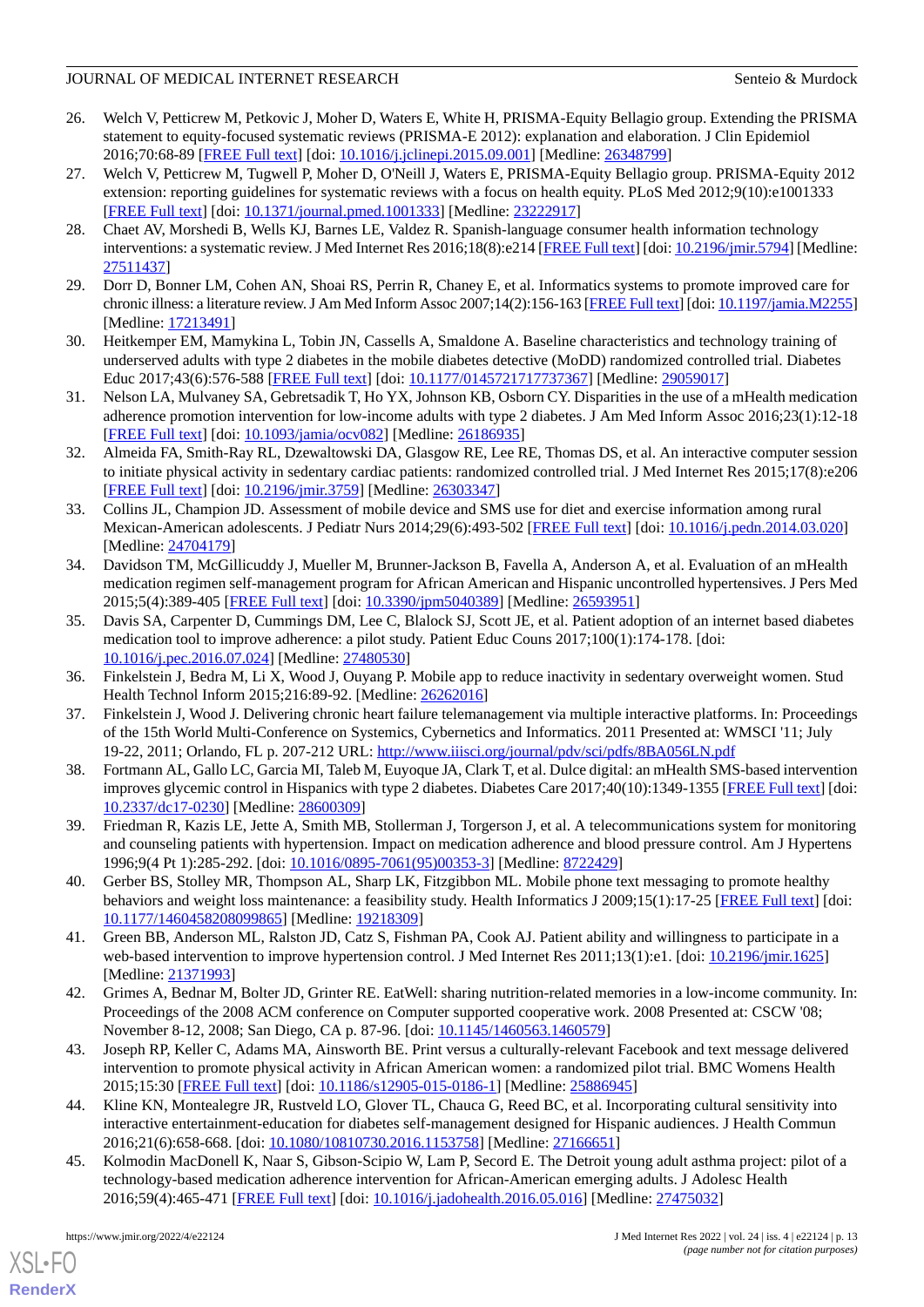- <span id="page-13-3"></span>46. Lin M, Mahmooth Z, Dedhia N, Frutchey R, Mercado CE, Epstein DH, et al. Tailored, interactive text messages for enhancing weight loss among African American adults: the TRIMM randomized controlled trial. Am J Med 2015;128(8):896-904. [doi: [10.1016/j.amjmed.2015.03.013\]](http://dx.doi.org/10.1016/j.amjmed.2015.03.013) [Medline: [25840035\]](http://www.ncbi.nlm.nih.gov/entrez/query.fcgi?cmd=Retrieve&db=PubMed&list_uids=25840035&dopt=Abstract)
- <span id="page-13-4"></span>47. Mayberry LS, Berg CA, Harper KJ, Osborn CY. The design, usability, and feasibility of a family-focused diabetes self-care support mHealth intervention for diverse, low-income adults with type 2 diabetes. J Diabetes Res 2016;2016:7586385 [[FREE Full text](https://doi.org/10.1155/2016/7586385)] [doi: [10.1155/2016/7586385\]](http://dx.doi.org/10.1155/2016/7586385) [Medline: [27891524](http://www.ncbi.nlm.nih.gov/entrez/query.fcgi?cmd=Retrieve&db=PubMed&list_uids=27891524&dopt=Abstract)]
- <span id="page-13-5"></span>48. McGillicuddy JW, Gregoski MJ, Brunner-Jackson BM, Weiland AK, Patel SK, Rock RA, et al. Facilitating medication adherence and eliminating therapeutic inertia using wireless technology: proof of concept findings with uncontrolled hypertensives and kidney transplant recipients. In: Proceedings of the Conference on Wireless Health. 2012 Presented at: WH '12; October 23-25, 2012; San Diego, CA p. 1-9. [doi:  $10.1145/2448096.2448108$ ]
- <span id="page-13-7"></span><span id="page-13-6"></span>49. Newton Jr RL, Carter LA, Johnson W, Zhang D, Larrivee S, Kennedy BM, et al. A church-based weight loss intervention in African American adults using text messages (LEAN study): cluster randomized controlled trial. J Med Internet Res 2018;20(8):e256 [\[FREE Full text](https://www.jmir.org/2018/8/e256/)] [doi: [10.2196/jmir.9816](http://dx.doi.org/10.2196/jmir.9816)] [Medline: [30143478](http://www.ncbi.nlm.nih.gov/entrez/query.fcgi?cmd=Retrieve&db=PubMed&list_uids=30143478&dopt=Abstract)]
- <span id="page-13-8"></span>50. Nundy S, Razi RR, Dick JJ, Smith B, Mayo A, O'Connor A, et al. A text messaging intervention to improve heart failure self-management after hospital discharge in a largely African-American population: before-after study. J Med Internet Res 2013;15(3):e53 [\[FREE Full text](https://www.jmir.org/2013/3/e53/)] [doi: [10.2196/jmir.2317\]](http://dx.doi.org/10.2196/jmir.2317) [Medline: [23478028](http://www.ncbi.nlm.nih.gov/entrez/query.fcgi?cmd=Retrieve&db=PubMed&list_uids=23478028&dopt=Abstract)]
- <span id="page-13-9"></span>51. Reese JM, Joseph RP, Cherrington A, Allison J, Kim YI, Spear B, et al. Development of participant-informed text messages to promote physical activity among African American women attending college: a qualitative mixed-methods inquiry. J Transcult Nurs 2017;28(3):236-242 [[FREE Full text](http://europepmc.org/abstract/MED/27093904)] [doi: [10.1177/1043659616644959\]](http://dx.doi.org/10.1177/1043659616644959) [Medline: [27093904\]](http://www.ncbi.nlm.nih.gov/entrez/query.fcgi?cmd=Retrieve&db=PubMed&list_uids=27093904&dopt=Abstract)
- <span id="page-13-10"></span>52. Reininger B, Mecca LP, Stine KM, Schultz K, Ling L, Halpern D. A type 2 diabetes prevention website for African Americans, Caucasians, and Mexican Americans: formative evaluation. JMIR Res Protoc 2013;2(2):e24 [[FREE Full text](https://www.researchprotocols.org/2013/2/e24/)] [doi: [10.2196/resprot.2573\]](http://dx.doi.org/10.2196/resprot.2573) [Medline: [23846668](http://www.ncbi.nlm.nih.gov/entrez/query.fcgi?cmd=Retrieve&db=PubMed&list_uids=23846668&dopt=Abstract)]
- <span id="page-13-11"></span>53. Rosal MC, Heyden R, Mejilla R, Capelson R, Chalmers KA, Rizzo DePaoli M, et al. A virtual world versus face-to-face intervention format to promote diabetes self-management among African American women: a pilot randomized clinical trial. JMIR Res Protoc 2014;3(4):e54 [[FREE Full text\]](https://www.researchprotocols.org/2014/4/e54/) [doi: [10.2196/resprot.3412\]](http://dx.doi.org/10.2196/resprot.3412) [Medline: [25344620](http://www.ncbi.nlm.nih.gov/entrez/query.fcgi?cmd=Retrieve&db=PubMed&list_uids=25344620&dopt=Abstract)]
- <span id="page-13-12"></span>54. Shea S, IDEATel Consortium. The informatics for diabetes and education telemedicine (IDEATel) project. Trans Am Clin Climatol Assoc 2007;118:289-304 [[FREE Full text](http://europepmc.org/abstract/MED/18528511)] [Medline: [18528511\]](http://www.ncbi.nlm.nih.gov/entrez/query.fcgi?cmd=Retrieve&db=PubMed&list_uids=18528511&dopt=Abstract)
- <span id="page-13-13"></span>55. Skolarus LE, Cowdery J, Dome M, Bailey S, Baek J, Byrd JB, et al. Reach out churches: a community-based participatory research pilot trial to assess the feasibility of a mobile health technology intervention to reduce blood pressure among African Americans. Health Promot Pract 2018;19(4):495-505 [\[FREE Full text\]](http://europepmc.org/abstract/MED/28583024) [doi: [10.1177/1524839917710893\]](http://dx.doi.org/10.1177/1524839917710893) [Medline: [28583024](http://www.ncbi.nlm.nih.gov/entrez/query.fcgi?cmd=Retrieve&db=PubMed&list_uids=28583024&dopt=Abstract)]
- <span id="page-13-0"></span>56. Trief PM, Izquierdo R, Eimicke JP, Teresi JA, Goland R, Palmas W, et al. Adherence to diabetes self care for White, African-American and Hispanic American telemedicine participants: 5 year results from the IDEATel project. Ethn Health 2013;18(1):83-96. [doi: [10.1080/13557858.2012.700915\]](http://dx.doi.org/10.1080/13557858.2012.700915) [Medline: [22762449\]](http://www.ncbi.nlm.nih.gov/entrez/query.fcgi?cmd=Retrieve&db=PubMed&list_uids=22762449&dopt=Abstract)
- <span id="page-13-2"></span><span id="page-13-1"></span>57. Weinstock RS, Teresi JA, Goland R, Izquierdo R, Palmas W, Eimicke JP, IDEATel Consortium. Glycemic control and health disparities in older ethnically diverse underserved adults with diabetes: five-year results from the Informatics for Diabetes Education and Telemedicine (IDEATel) study. Diabetes Care 2011;34(2):274-279 [\[FREE Full text](http://europepmc.org/abstract/MED/21270184)] [doi: [10.2337/dc10-1346\]](http://dx.doi.org/10.2337/dc10-1346) [Medline: [21270184](http://www.ncbi.nlm.nih.gov/entrez/query.fcgi?cmd=Retrieve&db=PubMed&list_uids=21270184&dopt=Abstract)]
- <span id="page-13-14"></span>58. Ouzzani M, Hammady H, Fedorowicz Z, Elmagarmid A. Rayyan-a web and mobile app for systematic reviews. Syst Rev 2016;5(1):210 [[FREE Full text\]](https://systematicreviewsjournal.biomedcentral.com/articles/10.1186/s13643-016-0384-4) [doi: [10.1186/s13643-016-0384-4](http://dx.doi.org/10.1186/s13643-016-0384-4)] [Medline: [27919275](http://www.ncbi.nlm.nih.gov/entrez/query.fcgi?cmd=Retrieve&db=PubMed&list_uids=27919275&dopt=Abstract)]
- <span id="page-13-15"></span>59. Higgins JP, Altman DG, Gøtzsche PC, Jüni P, Moher D, Oxman AD, Cochrane Bias Methods Group, Cochrane Statistical Methods Group. The Cochrane Collaboration's tool for assessing risk of bias in randomised trials. BMJ 2011;343:d5928 [[FREE Full text](http://europepmc.org/abstract/MED/22008217)] [doi: [10.1136/bmj.d5928\]](http://dx.doi.org/10.1136/bmj.d5928) [Medline: [22008217\]](http://www.ncbi.nlm.nih.gov/entrez/query.fcgi?cmd=Retrieve&db=PubMed&list_uids=22008217&dopt=Abstract)
- <span id="page-13-16"></span>60. Elo S, Kyngäs H. The qualitative content analysis process. J Adv Nurs 2008;62(1):107-115. [doi: [10.1111/j.1365-2648.2007.04569.x\]](http://dx.doi.org/10.1111/j.1365-2648.2007.04569.x) [Medline: [18352969\]](http://www.ncbi.nlm.nih.gov/entrez/query.fcgi?cmd=Retrieve&db=PubMed&list_uids=18352969&dopt=Abstract)
- 61. Zhang Y, Liu C, Luo S, Xie Y, Liu F, Li X, et al. Factors influencing patients' intentions to use diabetes management apps based on an extended unified theory of acceptance and use of technology model: web-based survey. J Med Internet Res 2019;21(8):e15023 [\[FREE Full text](https://www.jmir.org/2019/8/e15023/)] [doi: [10.2196/15023\]](http://dx.doi.org/10.2196/15023) [Medline: [31411146\]](http://www.ncbi.nlm.nih.gov/entrez/query.fcgi?cmd=Retrieve&db=PubMed&list_uids=31411146&dopt=Abstract)
- <span id="page-13-18"></span><span id="page-13-17"></span>62. Starnes JR, Slesur L, Holby N, Rehman S, Miller RF. Predicting no-shows at a student-run comprehensive primary care clinic. Fam Med 2019;51(10):845-849 [\[FREE Full text](https://journals.stfm.org/familymedicine/2019/november-december/starnes-2019-0049/)] [doi: [10.22454/FamMed.2019.406053\]](http://dx.doi.org/10.22454/FamMed.2019.406053) [Medline: [31722103\]](http://www.ncbi.nlm.nih.gov/entrez/query.fcgi?cmd=Retrieve&db=PubMed&list_uids=31722103&dopt=Abstract)
- 63. Ofei-Dodoo S, Kellerman R, Hartpence C, Mills K, Manlove E. Why patients miss scheduled outpatient appointments at urban academic residency clinics: a qualitative evaluation. Kans J Med 2019;12(3):57-61 [\[FREE Full text\]](http://europepmc.org/abstract/MED/31489100) [doi: [10.17161/kjm.v12i3.11793](http://dx.doi.org/10.17161/kjm.v12i3.11793)] [Medline: [31489100\]](http://www.ncbi.nlm.nih.gov/entrez/query.fcgi?cmd=Retrieve&db=PubMed&list_uids=31489100&dopt=Abstract)
- 64. Lacy NL, Paulman A, Reuter MD, Lovejoy B. Why we don't come: patient perceptions on no-shows. Ann Fam Med 2004;2(6):541-545 [[FREE Full text](http://www.annfammed.org/cgi/pmidlookup?view=long&pmid=15576538)] [doi: [10.1370/afm.123\]](http://dx.doi.org/10.1370/afm.123) [Medline: [15576538\]](http://www.ncbi.nlm.nih.gov/entrez/query.fcgi?cmd=Retrieve&db=PubMed&list_uids=15576538&dopt=Abstract)
- 65. Brown E, Schwartz M, Shi C, Carter T, Shea JA, Grande D, et al. Understanding why urban, low-income patients miss primary care appointments: insights from qualitative interviews of west Philadelphians. J Ambul Care Manage 2020;43(1):30-40. [doi: [10.1097/JAC.0000000000000316](http://dx.doi.org/10.1097/JAC.0000000000000316)] [Medline: [31770184\]](http://www.ncbi.nlm.nih.gov/entrez/query.fcgi?cmd=Retrieve&db=PubMed&list_uids=31770184&dopt=Abstract)

[XSL](http://www.w3.org/Style/XSL)•FO **[RenderX](http://www.renderx.com/)**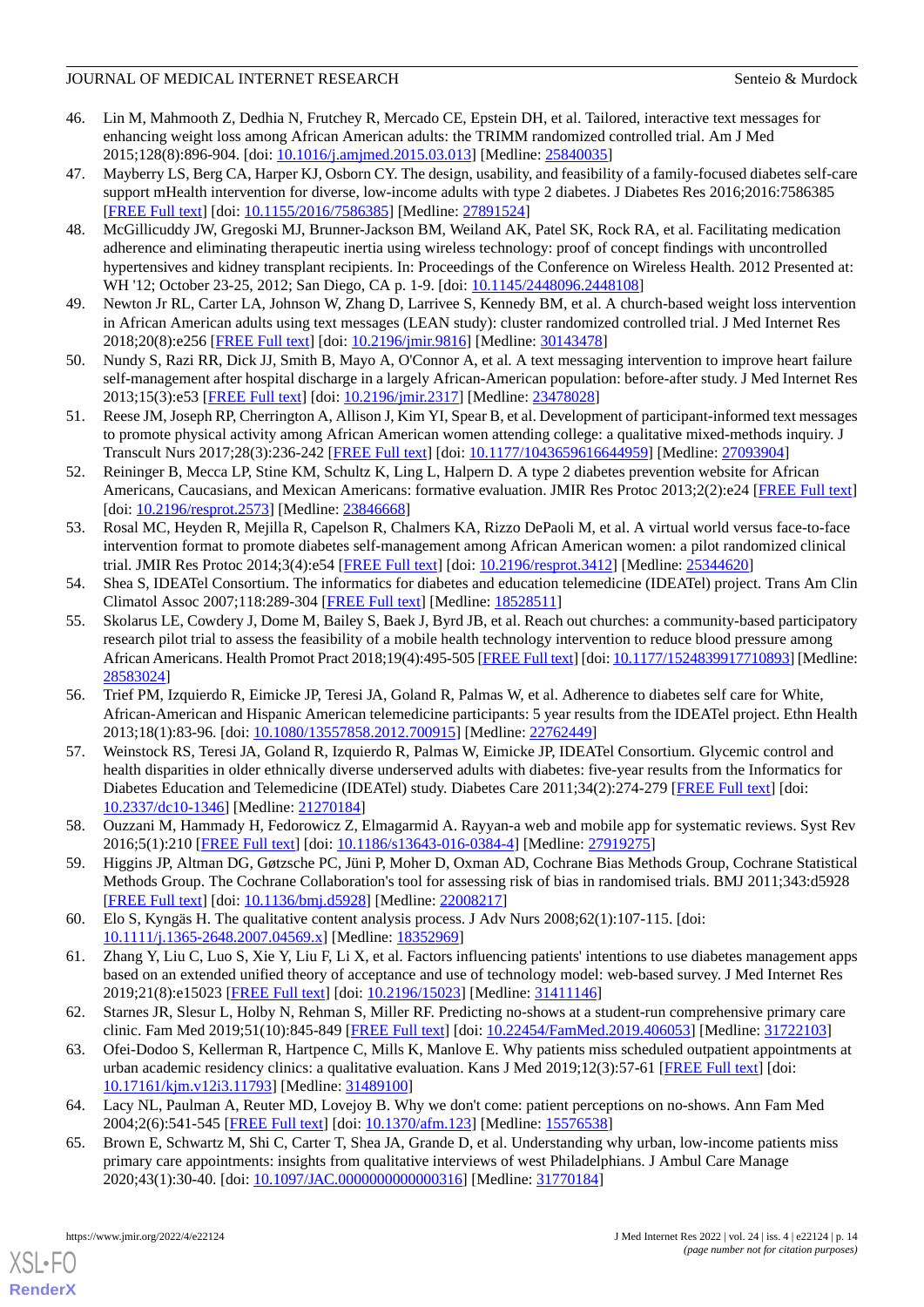- 66. Brim C. A descriptive analysis of the non-urgent use of emergency departments. Nurse Res 2008;15(3):72-88. [doi: [10.7748/nr2008.04.15.3.72.c6458](http://dx.doi.org/10.7748/nr2008.04.15.3.72.c6458)] [Medline: [18459488\]](http://www.ncbi.nlm.nih.gov/entrez/query.fcgi?cmd=Retrieve&db=PubMed&list_uids=18459488&dopt=Abstract)
- <span id="page-14-1"></span><span id="page-14-0"></span>67. Zeber JE, Pearson D, Smith D. Analysis of health appointment no-shows. Prim Health Care 2009;19(2):25-29. [doi: [10.7748/phc2009.03.19.2.25.c6895](http://dx.doi.org/10.7748/phc2009.03.19.2.25.c6895)]
- <span id="page-14-2"></span>68. Ten Haken I, Ben Allouch S, van Harten WH. The use of advanced medical technologies at home: a systematic review of the literature. BMC Public Health 2018;18(1):284 [[FREE Full text](https://bmcpublichealth.biomedcentral.com/articles/10.1186/s12889-018-5123-4)] [doi: [10.1186/s12889-018-5123-4\]](http://dx.doi.org/10.1186/s12889-018-5123-4) [Medline: [29482550\]](http://www.ncbi.nlm.nih.gov/entrez/query.fcgi?cmd=Retrieve&db=PubMed&list_uids=29482550&dopt=Abstract)
- <span id="page-14-3"></span>69. Henriksen K, Joseph A, Zayas-Cabán T. The human factors of home health care: a conceptual model for examining safety and quality concerns. J Patient Saf 2009;5(4):229-236. [doi: [10.1097/PTS.0b013e3181bd1c2a\]](http://dx.doi.org/10.1097/PTS.0b013e3181bd1c2a) [Medline: [22130216\]](http://www.ncbi.nlm.nih.gov/entrez/query.fcgi?cmd=Retrieve&db=PubMed&list_uids=22130216&dopt=Abstract)
- <span id="page-14-4"></span>70. Blumberg SJ, Luke JV. Wireless substitution: early release of estimates from the national health interview survey, July-December 2017. National Center for Health Statistics. 2018. URL: [https://www.cdc.gov/nchs/data/nhis/earlyrelease/](https://www.cdc.gov/nchs/data/nhis/earlyrelease/wireless201806.pdf) [wireless201806.pdf](https://www.cdc.gov/nchs/data/nhis/earlyrelease/wireless201806.pdf) [accessed 2019-12-29]
- <span id="page-14-5"></span>71. Vizer LM, Eschler J, Koo BM, Ralston J, Pratt W, Munson S. "It's Not Just Technology, It's People": constructing a conceptual model of shared health informatics for tracking in chronic illness management. J Med Internet Res 2019;21(4):e10830 [\[FREE Full text](https://www.jmir.org/2019/4/e10830/)] [doi: [10.2196/10830\]](http://dx.doi.org/10.2196/10830) [Medline: [31033452\]](http://www.ncbi.nlm.nih.gov/entrez/query.fcgi?cmd=Retrieve&db=PubMed&list_uids=31033452&dopt=Abstract)
- <span id="page-14-6"></span>72. Figueiredo M, Caldeira C, Chen Y, Zheng K. Routine self-tracking of health: reasons, facilitating factors, and the potential impact on health management practices. AMIA Annu Symp Proc 2017;2017:706-714 [\[FREE Full text\]](http://europepmc.org/abstract/MED/29854136) [Medline: [29854136\]](http://www.ncbi.nlm.nih.gov/entrez/query.fcgi?cmd=Retrieve&db=PubMed&list_uids=29854136&dopt=Abstract)
- <span id="page-14-7"></span>73. Samuel-Hodge CD, Headen SW, Skelly AH, Ingram AF, Keyserling TC, Jackson EJ, et al. Influences on day-to-day self-management of type 2 diabetes among African-American women: spirituality, the multi-caregiver role, and other social context factors. Diabetes Care 2000;23(7):928-933. [doi: [10.2337/diacare.23.7.928\]](http://dx.doi.org/10.2337/diacare.23.7.928) [Medline: [10895842\]](http://www.ncbi.nlm.nih.gov/entrez/query.fcgi?cmd=Retrieve&db=PubMed&list_uids=10895842&dopt=Abstract)
- <span id="page-14-8"></span>74. Nundy S, Mishra A, Hogan P, Lee SM, Solomon MC, Peek ME. How do mobile phone diabetes programs drive behavior change? Evidence from a mixed methods observational cohort study. Diabetes Educ 2014;40(6):806-819 [\[FREE Full text](http://europepmc.org/abstract/MED/25278512)] [doi: [10.1177/0145721714551992](http://dx.doi.org/10.1177/0145721714551992)] [Medline: [25278512\]](http://www.ncbi.nlm.nih.gov/entrez/query.fcgi?cmd=Retrieve&db=PubMed&list_uids=25278512&dopt=Abstract)
- <span id="page-14-9"></span>75. Anderson-Lewis C, Darville G, Mercado RE, Howell S, Di Maggio S. mHealth technology use and implications in historically underserved and minority populations in the United States: systematic literature review. JMIR Mhealth Uhealth 2018;6(6):e128 [\[FREE Full text](https://mhealth.jmir.org/2018/6/e128/)] [doi: [10.2196/mhealth.8383\]](http://dx.doi.org/10.2196/mhealth.8383) [Medline: [29914860](http://www.ncbi.nlm.nih.gov/entrez/query.fcgi?cmd=Retrieve&db=PubMed&list_uids=29914860&dopt=Abstract)]
- 76. Gomersall T, Madill A, Summers LK. A metasynthesis of the self-management of type 2 diabetes. Qual Health Res 2011;21(6):853-871. [doi: [10.1177/1049732311402096\]](http://dx.doi.org/10.1177/1049732311402096) [Medline: [21429946](http://www.ncbi.nlm.nih.gov/entrez/query.fcgi?cmd=Retrieve&db=PubMed&list_uids=21429946&dopt=Abstract)]
- <span id="page-14-10"></span>77. Lehrer HM, Dubois SK, Brown SA, Steinhardt MA. Resilience-based diabetes self-management education: perspectives from African American participants, community leaders, and healthcare providers. Diabetes Educ 2017;43(4):367-377. [doi: [10.1177/0145721717714894](http://dx.doi.org/10.1177/0145721717714894)] [Medline: [28614997\]](http://www.ncbi.nlm.nih.gov/entrez/query.fcgi?cmd=Retrieve&db=PubMed&list_uids=28614997&dopt=Abstract)
- <span id="page-14-12"></span><span id="page-14-11"></span>78. Williams IC, Clay OJ, Ovalle F, Atkinson D, Crowe M. The role of perceived discrimination and other psychosocial factors in explaining diabetes distress among older African American and White adults. J Appl Gerontol 2020;39(1):99-104 [\[FREE](http://europepmc.org/abstract/MED/29291677) [Full text\]](http://europepmc.org/abstract/MED/29291677) [doi: [10.1177/0733464817750273](http://dx.doi.org/10.1177/0733464817750273)] [Medline: [29291677](http://www.ncbi.nlm.nih.gov/entrez/query.fcgi?cmd=Retrieve&db=PubMed&list_uids=29291677&dopt=Abstract)]
- 79. Mitchell UA, Chebli PG, Ruggiero L, Muramatsu N. The digital divide in health-related technology use: the significance of race/ethnicity. Gerontologist 2019;59(1):6-14. [doi: [10.1093/geront/gny138](http://dx.doi.org/10.1093/geront/gny138)] [Medline: [30452660\]](http://www.ncbi.nlm.nih.gov/entrez/query.fcgi?cmd=Retrieve&db=PubMed&list_uids=30452660&dopt=Abstract)
- <span id="page-14-13"></span>80. Grande SW, Sherman LD. Too important to ignore: leveraging digital technology to improve chronic illness management among Black men. J Med Internet Res 2018;20(5):e182 [\[FREE Full text\]](https://www.jmir.org/2018/5/e182/) [doi: [10.2196/jmir.9434\]](http://dx.doi.org/10.2196/jmir.9434) [Medline: [29759956](http://www.ncbi.nlm.nih.gov/entrez/query.fcgi?cmd=Retrieve&db=PubMed&list_uids=29759956&dopt=Abstract)]
- <span id="page-14-14"></span>81. Claudel SE, Bertoni AG. Exploring the use of personal technology in type 2 diabetes management among ethnic minority patients: cross-sectional analysis of survey data from the lifestyle intervention for the treatment of diabetes study (LIFT Diabetes). JMIR Diabetes 2018;3(1):e5 [\[FREE Full text](https://diabetes.jmir.org/2018/1/e5/)] [doi: [10.2196/diabetes.8934](http://dx.doi.org/10.2196/diabetes.8934)] [Medline: [30291086](http://www.ncbi.nlm.nih.gov/entrez/query.fcgi?cmd=Retrieve&db=PubMed&list_uids=30291086&dopt=Abstract)]
- <span id="page-14-15"></span>82. Jang M, Johnson CM, D'Eramo-Melkus G, Vorderstrasse AA. Participation of racial and ethnic minorities in technology-based interventions to self-manage type 2 diabetes: a scoping review. J Transcult Nurs 2018;29(3):292-307. [doi: [10.1177/1043659617723074\]](http://dx.doi.org/10.1177/1043659617723074) [Medline: [28826353\]](http://www.ncbi.nlm.nih.gov/entrez/query.fcgi?cmd=Retrieve&db=PubMed&list_uids=28826353&dopt=Abstract)
- <span id="page-14-17"></span><span id="page-14-16"></span>83. Valdez RS, Brennan PF. Embracing complexity: rethinking culturally informed design in human factors/ergonomics and consumer health informatics. Int J Hum–Comput Interact 2017;33(4):322-332. [doi: [10.1080/10447318.2016.1269429](http://dx.doi.org/10.1080/10447318.2016.1269429)]
- 84. Montague E, Winchester W, Valdez R, Vaughn-Cooke M, Perchonok J. Considering culture in the design and evaluation of health IT for patients. Proc Hum Factors Ergon Soc Annu Meet 2013;57(1):1088-1092. [doi: [10.1177/1541931213571242\]](http://dx.doi.org/10.1177/1541931213571242)
- 85. Jongen C, McCalman J, Bainbridge R, Clifford A. Cultural competence in health: a review of the evidence. Berlin, Germany: Springer; 2018.
- 86. Senteio C, Veinot T. Trying to make things right: adherence work in high-poverty, African American neighborhoods. Qual Health Res 2014;24(12):1745-1756. [doi: [10.1177/1049732314549027](http://dx.doi.org/10.1177/1049732314549027)] [Medline: [25212857](http://www.ncbi.nlm.nih.gov/entrez/query.fcgi?cmd=Retrieve&db=PubMed&list_uids=25212857&dopt=Abstract)]

### **Abbreviations**

[XSL](http://www.w3.org/Style/XSL)•FO **[RenderX](http://www.renderx.com/)**

**BP:** blood pressure **HbA**<sub>1c</sub>**:** hemoglobin  $A_{1c}$ **HIT:** health information technology **ICT:** information and communication technology **PRISMA:** Preferred Reporting Items for Systematic Reviews and Meta-Analyses